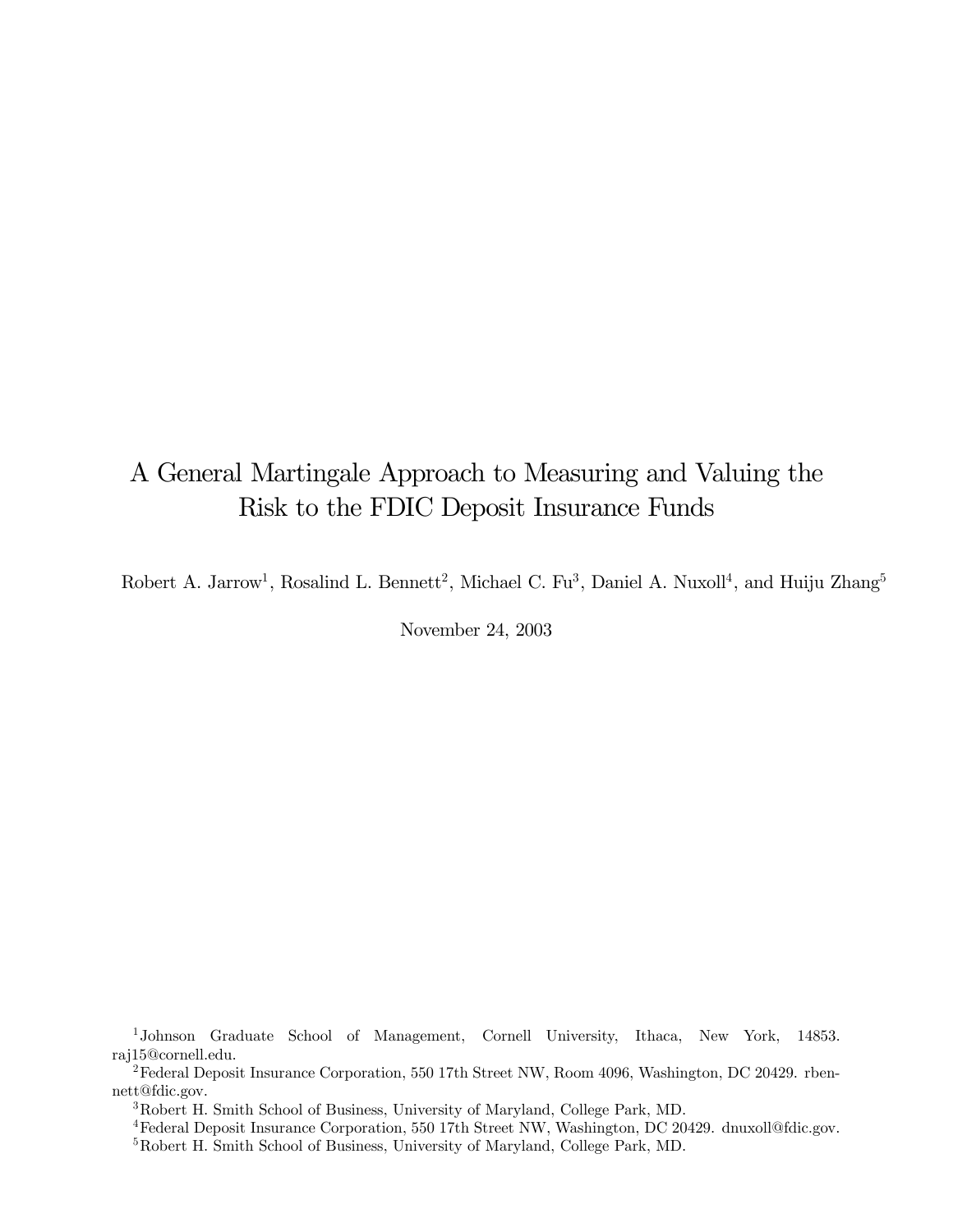#### Abstract

This paper presents a general methodology for measuring and valuing the risk of the FDIC deposit insurance funds using the martingale valuation approach. The FDIC insurance funds capitalize a portfolio of insurance policies, each issued against the deposits of an individual commercial bank. To evaluate this portfolio, our methodology evaluates each individual bank's insurance policy and aggregates to obtain the risk of the entire portfolio. Our methodology includes the four relevant risks: interest rate, credit, deposit growth, and loss. To adequately model these four correlated risks, a multi-dimensional system is formulated. The risk measurement and valuation results are based on Monte Carlo simulation. The resulting methodology is flexible and easily modified to incorporate extensions and generalizations.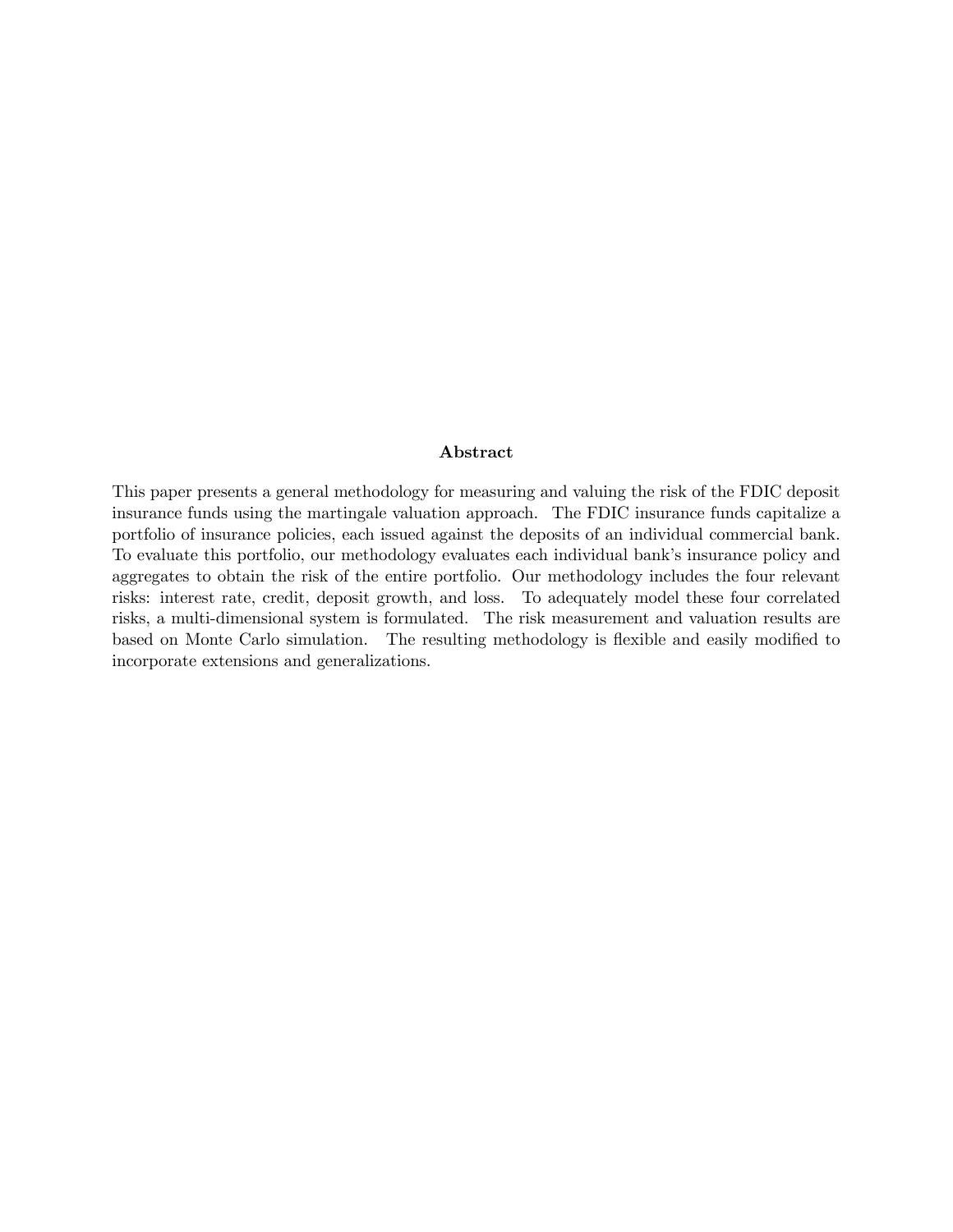### 1 Introduction

A rigorous approach to risk measurement and valuation of the risks of the FDIC insurance guarantees is essential for effective risk management. The FDIC deposit insurance funds can be viewed as capital that is held against the portfolio of insurance guarantees that the FDIC provides. This paper develops a rigorous approach and provides a valuable tool for evaluating the risks posed to the deposit insurance funds from potential bank failures. The approach utilized herein is based on the martingale valuation methodology explored in a previous paper by Duffie, Jarrow, Purnanandam, and Yang [6]. The martingale valuation methodology characterizes financial risks in an arbitrage free and complete market setting.

To evaluate the potential losses on the FDIC deposit insurance fund, our methodology evaluates each individual bank's potential failure and aggregates to obtain the risk of the entire fund. The four relevant risks of these insurance guarantees are included: interest rate, credit, deposit growth, and loss. To adequately model these four correlated risks, a multi-dimensional system is formulated. The risk measurement and valuation results obtained are based on a Monte Carlo simulation. The resulting risk management tool is constructed to be flexible and easily modified to incorporate extensions and generalizations.

Of the four risks, we model interest rate risk using a four-factor Heath-Jarrow-Morton [7], or HJM, model. Credit risk is modeled using the reduced form methodology introduced by Jarrow and Turnbull [9],[10]. Following the recent insights of Duffie and Lando [5] and Cetin, Jarrow, Protter, Yildirim [4] in this regard, an intensity process is used because regulators and the market have less information than do bank management. Less information can generate a totally inaccessible default time for the regulators and the market, whereas it may be a predictable stopping time for bank management.<sup>1</sup> Merton's [14] structural approach to credit risk is more appropriate when valuing these claims from the bank management's perspective. Deposit growth is modeled using various bank specific, local- and macro-economic variables in a time series regression. The loss (or equivalent, recovery rate) process depends on the asset and liability structure of the bank.

The results of the Monte Carlo simulation provide a complete characterization of the risks faced by the FDIC's deposit insurance fund. Over a one, three, five, and ten year horizon we compute various quantiles and summary statistics for the number of bank failures, the total assets in the failed banks, the total deposits in the failed banks, and the current values of the potential losses to the FDIC. From these computations, one obtains various risk measures and market valuations. For example, the value at risk measure (VaR) over a one year horizon using a 99 percent probability is the 99th percentile loss over a one year horizon, or \$1.4 billion. Analogous VaRs for the three, five, and ten year horizons are \$1.5 billion, 2.0\$ billion, and \$3.0 billion respectively. The market value of these losses to the FDIC insurance fund over the various horizons, valued as if traded on public capital markets, are given by the mean of the loss distribution. For a one year horizon, the market value of the FDIC's losses are computed to be \$191 million. Analogous market values over the three, five, and ten year horizons are \$238 million, \$387 million, and \$678 million respectively.

The remainder of this paper is organized as follows. Section 2 presents the martingale valuation methodology. This section characterizes the four risks present in FDIC insurance guarantees and it presents both the risk measure construction and valuation technology. The simulation model is the content of section 3. Section 4 presents the parameter estimation used in the simulation, whose results are discussed in section 5. Section 6 concludes the paper.

<sup>&</sup>lt;sup>1</sup>The definitions of totally inaccessible, accessible, and predictable stopping times can be found in Protter [17].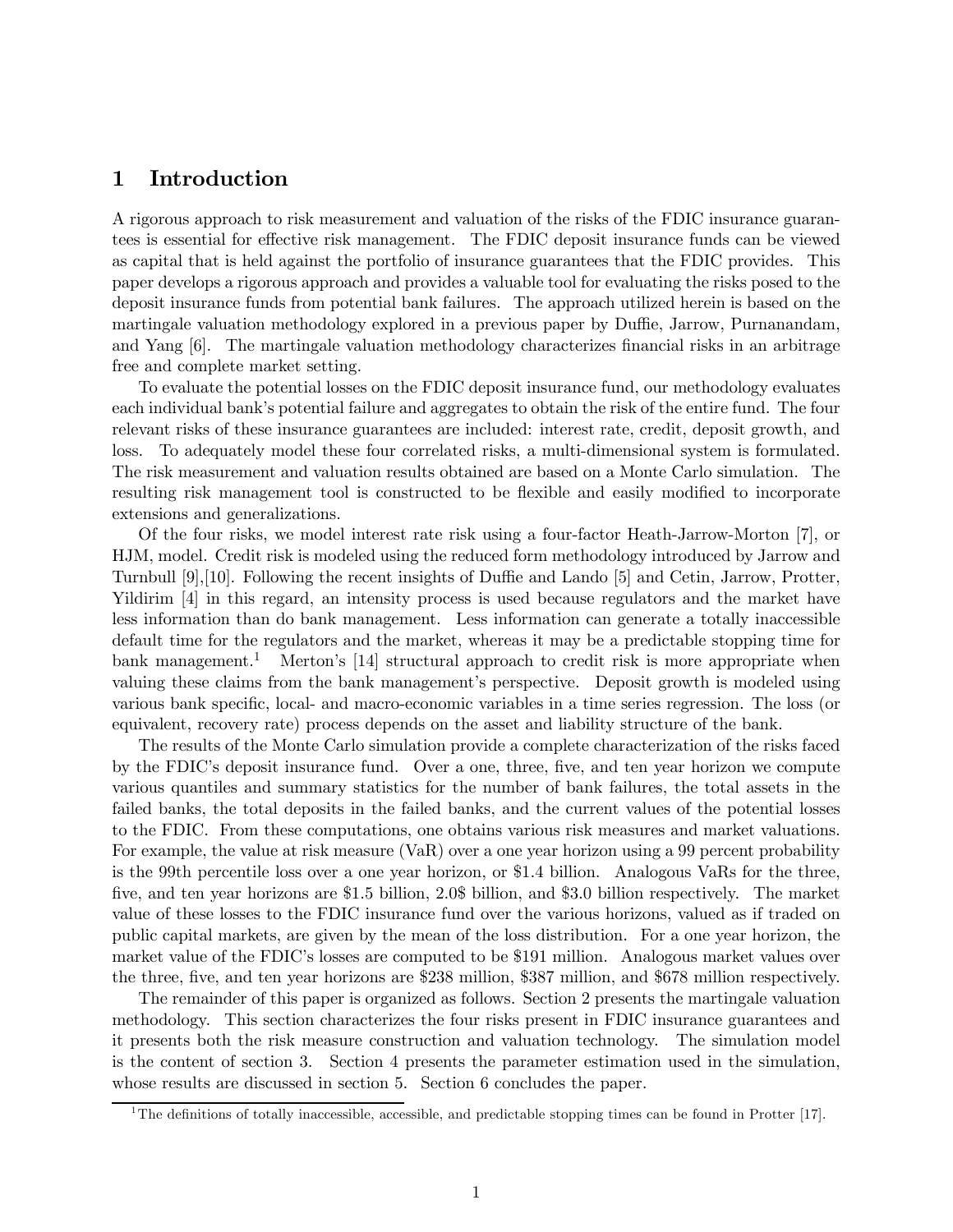### 2 The Martingale Valuation Methodology

This section introduces the notation and economic logic underlying the valuation model for the FDIC deposit insurance funds. The valuation methodology is based on Duffie, Jarrow, Purnanandam, and Yang [6].

#### 2.1 Model Structure

We are given a filtered probability space  $(\Omega, \mathcal{F}, (\mathcal{F}_t)_{t\in[0,T]}, \mathcal{P})$  satisfying the usual conditions<sup>2</sup> with  $\mathcal P$  the statistical probability measure. The trading interval is  $[0, \mathcal T]$ . Default free bonds of all maturities  $T \in [0, T]$  are traded with time t prices denoted  $p(t, T)$ , and various stock price indices introduced below. The spot rate of interest at time  $t$  is denoted  $r_t$ . We assume that markets are complete and arbitrage free so that there exists a unique equivalent martingale probability measure  $\mathcal Q$  under which discounted prices are martingales.<sup>3</sup>

Let  $i = 1, ..., I$  represent the banks insured by the FDIC. Let  $Y_j^i(t)$  for  $j = 1, ..., N_y$  be a collection of characteristics of bank  $i$  at time  $t$  adapted to the given filtration, for example, the loan to deposit ratio of bank  $i$  at time  $t$ . These variables are known to the banks and the regulators, but perhaps not all of them, such as examination ratings, are available to the market.

#### 2.2 Term Structure Model

Since we will be using a simulation to evaluate the future losses to the FDIC deposit insurance fund, we employ the most general form of a term structure evolution available. This is a multi-factor HJM [7] model.

#### 2.2.1 Forward Rate Process

We specify the evolution of the term structure using forward rates under the martingale measure  $\mathcal{Q}$ . Let  $f(t, T)$  be the instantaneous (continuously compounded) forward rate at time t for the future date  $T$ . We use a  $K$  factor model.

$$
df(t,T) = \alpha(t,T)dt + \sum_{j=1}^{K} \sigma_j(t,T)dW_j(t)
$$
\n(1)

where K is a positive integer,  $\alpha(t,T) = \sum_{j=1}^{K} \sigma_j(t,T) \int_t^T \sigma_j(t,u) du$ ,  $\sigma_j(t,T) \equiv \min[\sigma_{rj}(T)f(t,T),M]$ for M a large positive constant,  $\sigma_{rj}(T)$  are deterministic functions of T for  $j = 1, ..., K$ , and  $W_j(t)$ for  $j = 1, ..., K$  are uncorrelated Brownian motions initialized at zero. Forward rates are approximately lognormally distributed under expression (1).

As shown in HJM [5], under the statistical measure  $P$ , forward rates follow the process

$$
df(t,T) = \alpha(t,T)dt + \sum_{j=1}^{K} \theta_j(t)\sigma_j(t,T)dt + \sum_{j=1}^{K} \sigma_j(t,T)d\widetilde{W}_j(t)
$$

where  $\theta_i(t)$  is the market price of risk (a stochastic process) associated with the jth factor, and  $W_j(t)$  for  $j = 1, ..., K$  are independent, standard Brownian motions under the statistical measure  $\mathcal{P}$ .

<sup>&</sup>lt;sup>2</sup>See Protter [17] for the definition of the usual conditions.

<sup>&</sup>lt;sup>3</sup>The discount factor at time t is  $e^{\int_0^t r_s ds}$ .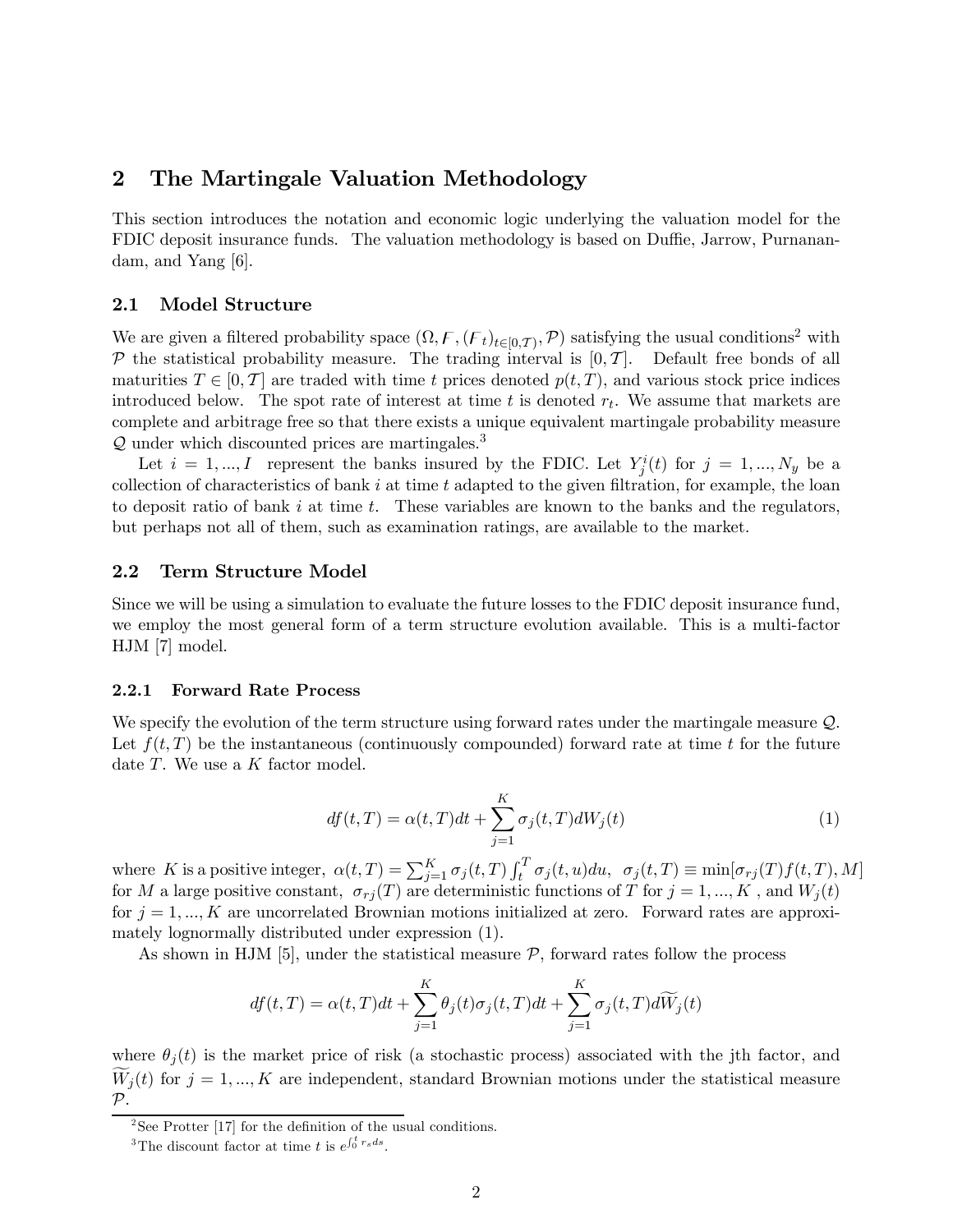#### 2.2.2 Spot Rate Process

The spot rate process can be deduced from the forward rate evolution. Let  $r_t \equiv f(t, t)$ , then

$$
dr_t = [\partial f(t, t)/\partial T]dt + \alpha(t, t)dt + \sum_{j=1}^{K} \sigma_j(t, t)dW_j(t).
$$
\n(2)

But  $\alpha(t,t) = \sum_{j=1}^{K} \sigma_j(t,t) \int_t^t \sigma_j(t,t) du = 0$ , so

$$
dr_t = [\partial f(t, t)/\partial T]dt + \sum_{j=1}^{K} \min[\sigma_{rj}(t)r(t), M]dW_j(t)
$$
\n(3)

under the martingale measure  $\mathcal{Q}$ . Under the statistical measure  $\mathcal{P}$ , its evolution is

$$
dr_t = [\partial f(t,t)/\partial T]dt + \sum_{j=1}^{K} \min[\sigma_{rj}(t)r(t),M](\theta_j(t)dt + d\widetilde{W}_j(t)).
$$

#### 2.3 State Variable Processes

We have two sets of state variables. Let  $V_j(t)$  for  $j = 1, ..., N_v$  be a collection of macro-variables, adapted to the filtration, that are independent of a particular bank. These state variables are intended to capture the health of the economy at time t. Second, let  $X_i(t)$  for  $j = 1, ..., N_x$ represent another collection of state variables, adapted to the filtration, also characterizing the state of the economy at time t. The difference between these two sets of state variables is that  $X_t$ represents the prices of traded assets, while  $V_i(t)$  need not. We assume that these state variables give equivalent characterizations of the state of the economy.

For the subsequent analysis, we do not need to specify the evolution of  $V_i(t)$ , but we do need to do so for the traded assets. We assume that the traded state variables follow a diffusion process under the martingale measure Q.

$$
dX_j(t) = r_t X_j(t)dt + \sigma_{xj} X_j(t) dZ_j(t)
$$
\n
$$
\tag{4}
$$

where  $\sigma_{xj}$  is a constant,  $Z_j(t)$  are correlated Brownian motions with  $dZ_i(t)dZ_j(t) = \rho_{ij}dt$ , and with respect to the term structure of interest rates,  $dW_i(t)dZ_j(t) = \eta_{ij}dt$ . Because the state variables represent traded prices, the drift of this process is the spot rate of interest  $r_t$ .

By Girsanov's theorem, under the statistical measure  $P$ , the evolution of these state variables is

$$
\frac{dX_j(t)}{X_j(t)} = \mu_j(t)dt + \sigma_{xj}d\tilde{Z}_j(t) \text{ where}
$$
\n
$$
d\tilde{Z}_j(t) \equiv \left(\frac{r(t) - \mu_j(t)}{\sigma_{xj}}\right)dt + dZ_j(t)
$$
\n(5)

is a standard Brownian motion under the statistical measure  $P$ , and  $\mu_i(t)$  is an adapted process. Note that  $\left(\frac{r(t)-\mu_j(t)}{\sigma_{xj}}\right)$  is known as the market price of risk for the jth state variable. For the subsequent analysis, we define the *detrended state variables*  $x_j(t)$  as

$$
\frac{dx_j(t)}{x_j(t)} \equiv \frac{dX_j(t)}{X_j(t)} - \mu_j(t)dt = \sigma_{xj}d\widetilde{Z}_j(t).
$$
\n(6)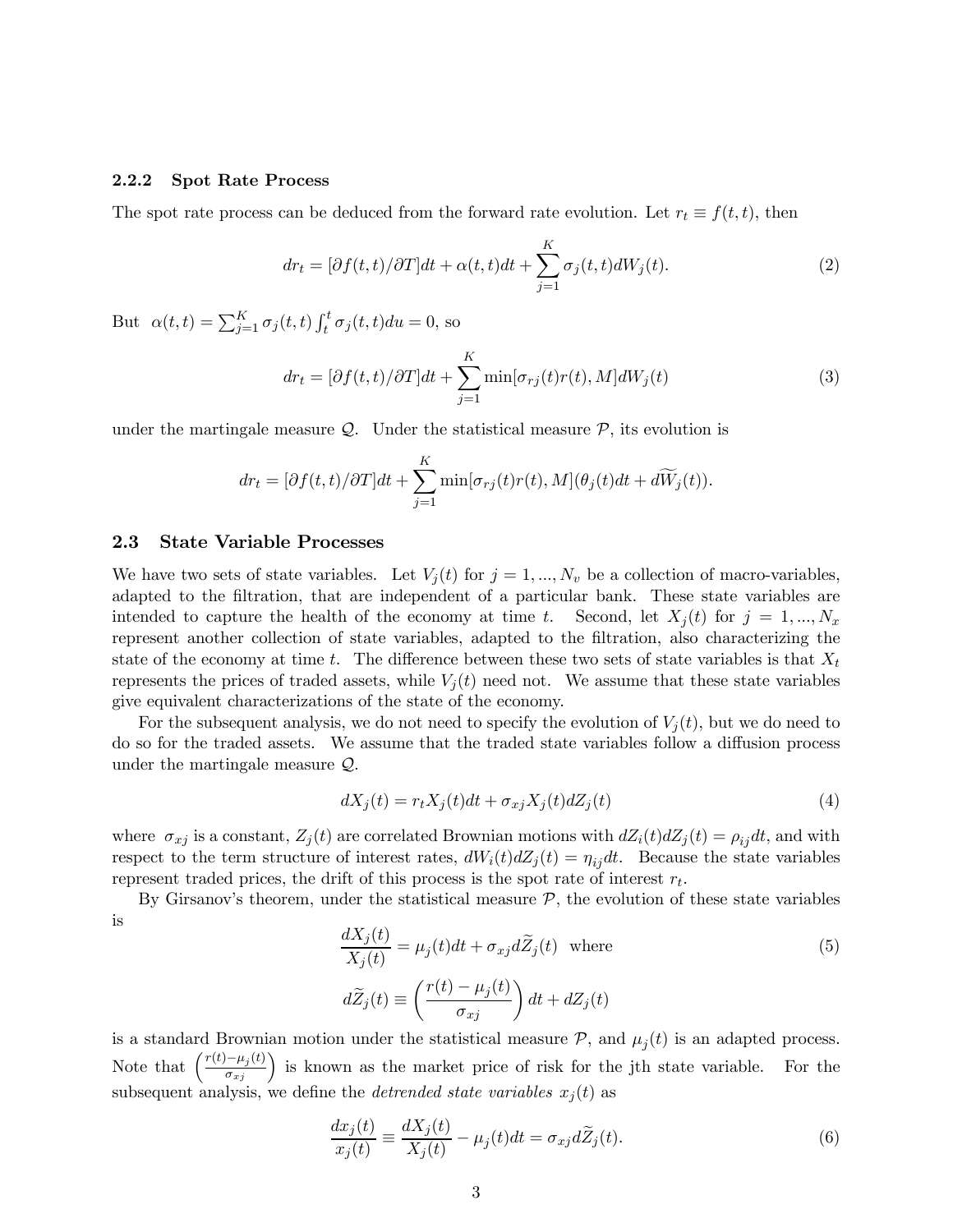Under the martingale measure  $Q$ , it evolves as

$$
\frac{dx_j(t)}{x_j(t)} = [r(t) - \mu_j(t)]dt + \sigma_{xj}dZ_j(t). \tag{7}
$$

#### 2.4 Deposit Growth Model

Consider a particular bank with index  $i$ . The FDIC insurance guarantee covers the insured bank deposits.<sup>4</sup> If the insured bank defaults, the FDIC pays the insured depositors and stands in their place as a claimant in the receivership.<sup>5</sup> Although the FDIC covers insured deposits we chose to model the evolution of total deposits primarily due to data limitations. Insured deposits were not reported quarterly for much of our sample period and the numbers that are reported are estimates of insured deposits. We let the total deposits of bank i follow the stochastic process<sup>6</sup>

$$
D_t^i \equiv D^i(t, Y_j^i(t), V_k(t) \text{ for all } j, k)
$$
  
\nwith 
$$
D^i(0, Y_j^i(0), V_k(0) \text{ for all } j, k) = D_0^i
$$
 (8)

where  $D_0^i$  are the observed balances at time 0. The deposit balance evolution depends on the variables  $Y_j^i(t)$ ,  $V_k(t)$  for all j, k. These variables are known to the banks and the regulators, but perhaps not the market.

#### 2.5 Bank Default Model

Consider a particular bank with index i. Let  $\tau_i$  be the random default time on this bank and denote its point process by  $N_i(t) \equiv 1_{\{\tau_i \leq t\}}$ .

#### 2.5.1 The Default Intensity Process.

Following Lando [12], we assume that the default point process follows a Cox process with an intensity  $\lambda_t^i = \lambda^i(t, Y_j^i(t), V_k(t))$  for all  $j, k$ ) under the statistical measure  $\mathcal{P}^{\mathcal{T}}$ . The Cox process assumption implies that conditional upon the information set generated by  $(Y_j^i(t), V_k(t))$  for all  $j, k$ <sub>t∈[0</sub> $\tau_1$  up to time T,  $N_i(t)$  behaves like a Poisson process. We assume that these conditional Poisson processes are independent across banks.

In general, this intensity process is different under the martingale measure  $\mathcal{Q}$ . Under an equivalent change of measure, this default intensity can be written as

$$
\kappa_t \cdot \lambda^i(t, Y^i_j(t), V_k(t) \text{ for all } j, k)
$$

<sup>4</sup>Bank deposits are insured up to \$100,000 per ownership category. For example, suppose a bank customer has an account in their name of \$105,000 and a joint account with a spouse with a balance of \$280,000. The individual account is insured up to \$100,000 and the individual's portion of the joint account is insured up to \$100,000. Uninsured deposits for this individual would be \$5,000 of the individual account and \$40,000 from the joint account. For more information on deposit insurance coverage please visit www.fdic.gov.

<sup>&</sup>lt;sup>5</sup>Here we have provided the most conceptually simple example, a payout, to describe the resolution of a bank. The FDIC resolves banks in the least costly manner which typically involves selling some of the assets and liabilities to an acquirer, otherwise known as a purchase and assumption transaction.

<sup>&</sup>lt;sup>6</sup>The deterministic function  $D^i: R \times R^{N_y} \times R^{N_v} \to R$  is Borel measurable, so that the process given in expression (8) is adapted to the filtration. A similar qualification applies to the loss rate process  $\delta^i$  defined below.

<sup>7</sup>This intensity process and the other intensity processes introduced below are assumed to satisfy the necessary measurability and integrability conditions required to guarantee that the related expressions in expression (14) are well-defined and exist, see Lando [12] for details.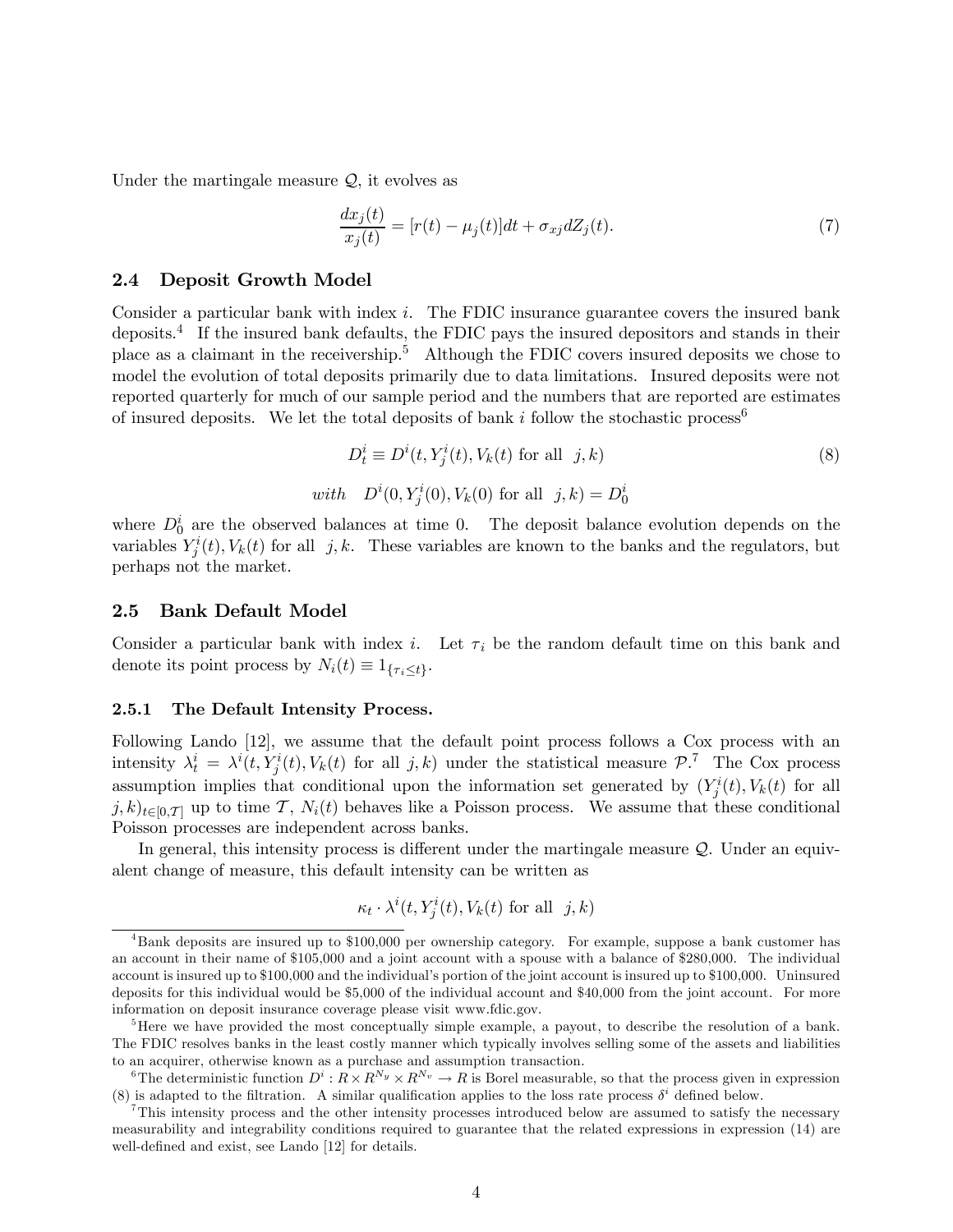where  $\kappa_t$  is a suitably bounded and integrable stochastic process, adapted to the filtration generated by  $Y_j^i(t)$ ,  $V_k(t)$  for all j, k.<sup>8</sup> This is the intensity process used for valuation. If, after conditioning upon the state variables  $Y_j^i(t)$ ,  $V_k(t)$  for all j, k, default risk is idiosyncratic, then Jarrow, Lando, Yu [11] show that  $\kappa_t = 1$ .

#### 2.5.2 The Loss Rate Process

If default occurs, the loss to the insurance fund as a percent of the banks deposits is assumed to be equal to  $\delta_t^i \equiv \delta^i(t, Y_j^i(t), V_k(t))$  for all  $j, k$  at the time of default. Note that this loss rate process depends on the same set of state variables as the default intensity process and the deposit growth model.

#### 2.6 Risk Measures and Valuation

This section discusses risk measures and valuation of the FDIC insurance guarantees.

For bank i, the loss faced by the FDIC at some future date  $T$  is given by

$$
\delta_{\tau_i}^i D_{\tau_i}^i e^{+\int_{\tau_i}^T r_s ds} 1_{\{\tau_i \le T\}}.
$$
\n
$$
(9)
$$

If default occurs before time T, then the FDIC incurs the losses  $\delta^i_{\tau_i} D^i_{\tau_i}$ , future valued to time T using the spot rate of interest. If default does not occur, then this is zero (due to the indicator variable  $1_{\{\tau_i \leq T\}} = 1$  if  $\tau_i \leq T$ , 0 otherwise). The entire FDIC insurance funds losses are the aggregate losses across all banks:

$$
L_T = \sum_{i=1}^{I} \delta_{\tau_i}^i D_{\tau_i}^i e^{+\int_{\tau_i}^T r_s ds} 1_{\{\tau_i \le T\}}.
$$
\n(10)

Given the stochastic processes for the forward rate process and state variables, the distribution for the losses  $L_T$  is completely determined by expression (10). Due to the dimension of the problem, a Monte Carlo simulation will be used to compute various risk measures and values.

#### 2.6.1 Loss Risk Measures

Given the losses as quantified in expression (10), we can compute the loss distribution for the FDIC fund at any time  $T$ , i.e.

$$
\mathcal{P}(L_T \le k) \text{ for any } k \ge 0. \tag{11}
$$

One might also be interested in the  $\alpha$ -quantile of this distribution, defined as

$$
k_{\alpha} = \inf\{k : \mathcal{P}(L_T \le k) \ge \alpha\}.
$$
\n(12)

#### 2.6.2 Present Value of Losses

The present value of this loss due to bank  $i$  is

$$
E_t^{\mathcal{Q}}\{\delta_{\tau_i}^i D_{\tau_i}^i e^{-\int_t^{\tau_i} r_s ds} 1_{\{\tau_i \le T\}}\}\tag{13}
$$

<sup>8</sup>See Jarrow, Lando, Yu [11].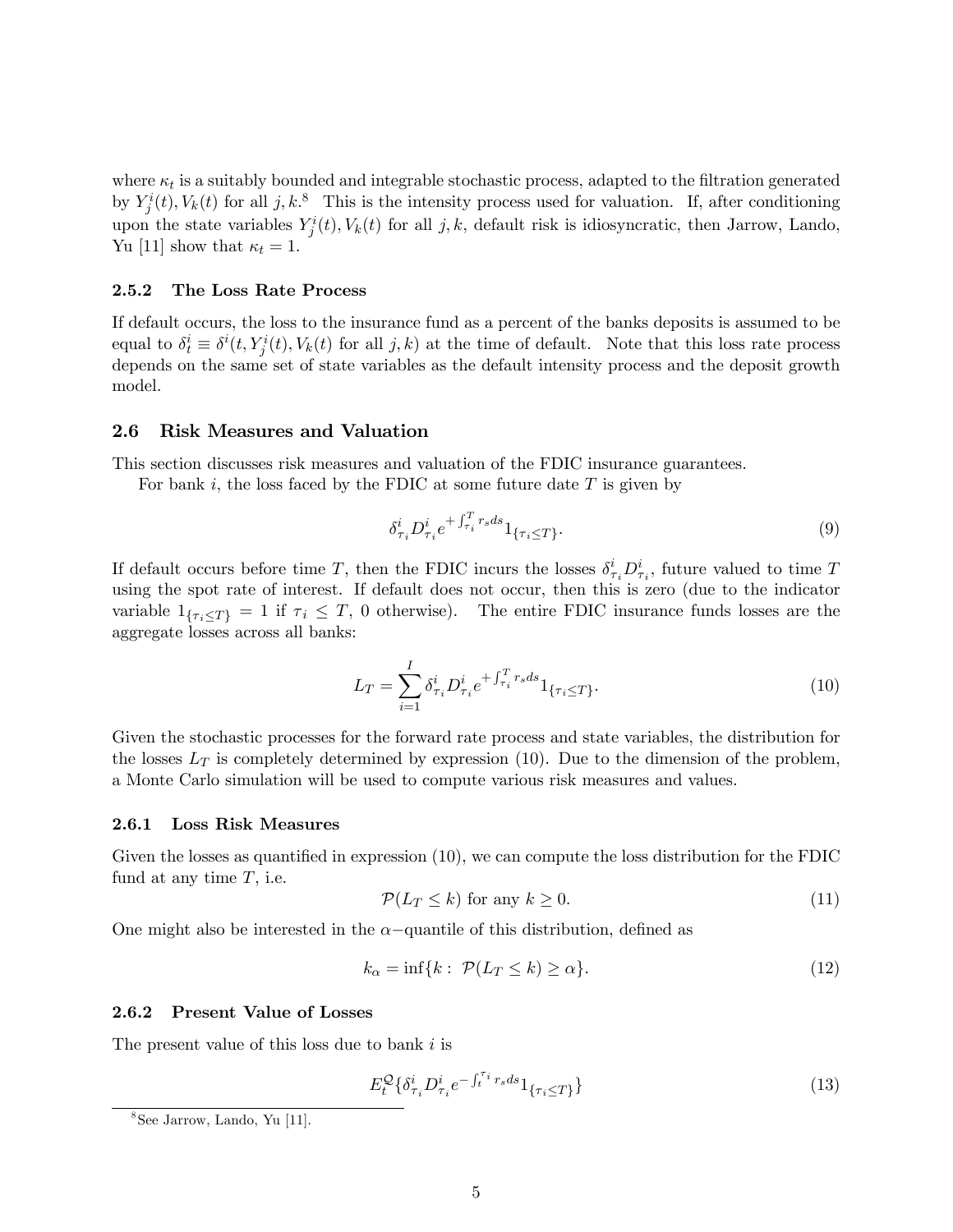where  $E_t^{\mathcal{Q}}(\cdot)$  corresponds to conditional expectation under the martingale measure Q using the filtration  $(F_t)_{t\in[0,T)}$ . This is the cost of the FDIC insurance guarantee for bank i. Analogously, one can compute the present value of the insurance proceeds to determine whether or not FDIC insurance is properly priced, see Duffie, Jarrow, Purnanandam, and Yang [6].

The present value  $(PV)$  of the losses to the entire FDIC insurance fund over the time interval  $[0, T]$  is given by

$$
PV(L_T) = \sum_{i=1}^{I} E_t^{\mathcal{Q}} \{ \delta_{\tau_i}^i D_{\tau_i}^i e^{-\int_t^{\tau_i} r_s ds} 1_{\{\tau_i \le T\}} \}.
$$
 (14)

To evaluate expression (14) we use Monte Carlo simulation.

### 3 The Simulation Model

This section presents the simulation model used to evaluate losses to the FDIC insurance funds. To compute the risk measures and present values of the FDIC insurance losses using Monte Carlo simulation, we must first simulate the time series processes for  $Y^i_j(t)$ ,  $V_k(t)$  for all  $j, k, i$ . Unfortunately, this direct simulation has two problems. One, the complexity of the default, loss, and deposit growth models (see the subsequent sections) makes the direct simulation of these models problematic. Second, even if this were not the case, the dimension of a direct simulation would be too large given that the number of banks  $(I)$  is approximately 9,000 (the dimension of the problem is  $(N_u \times N_v \times I)$ . To make the simulation tractable, we need to reduce the dimension of this problem. In addition, to avoid the need to estimate the market prices of risk associated with the state variable processes  $V_k(t)$ , we will use the traded state variables  $X_k(t)$  instead of the local- and macro-variable indices  $V_k(t)$ .

#### 3.1 Projection to a Smaller Dimensional Problem

For simulation, we use the traded asset prices  $X_j(t)$ , and only a static subset of the bank's characteristics, denoted by  $\overline{Y}_j^i$  for  $j = 1, ..., \overline{N}_y$ . This subset includes characteristics like the bank's geographical location.

The simulated insured deposit growth process is given by its conditional expectation, given the reduced information set, i.e.

$$
\widehat{D}_t^i \equiv E^{\mathcal{P}} \{ D^i(t, Y_j^i(t), V_k(t) \text{ for all } j, k) \mid \overline{Y}_j^i, X_j(t) \text{ for all } j \}
$$
\n
$$
(15)
$$

with  $\hat{D}_0^i = D_0^i$ . Using the strong Markov property of a diffusion process, we can write this as

$$
\widehat{D}_t^i \equiv \widehat{D}^i(t, \overline{Y}_j^i, X_k(t) \text{ for all } j, k)
$$
\n(16)

where  $X_j(t)$  follows the process in (5) under the statistical measure  $P$ , and where  $X_j(t)$  follows the process in (4) under the martingale measure  $\mathcal{Q}$ . We compute risk measures under  $\mathcal{P}$ , and valuation using expression (16) under the martingale measure Q.

Analogous to the deposit growth model, we use the following intensity process in the simulation:

$$
\widehat{\lambda}_t^i \equiv E^{\mathcal{P}} \{ \lambda^i(t, Y_j^i(t), V_k(t) \text{ for all } j, k) \mid \overline{Y}_j^i, X_j(t) \text{ for all } j \}
$$
\n
$$
= \widehat{\lambda}^i(t, \overline{Y}_j^i, X_k(t) \text{ for all } j, k).
$$
\n(17)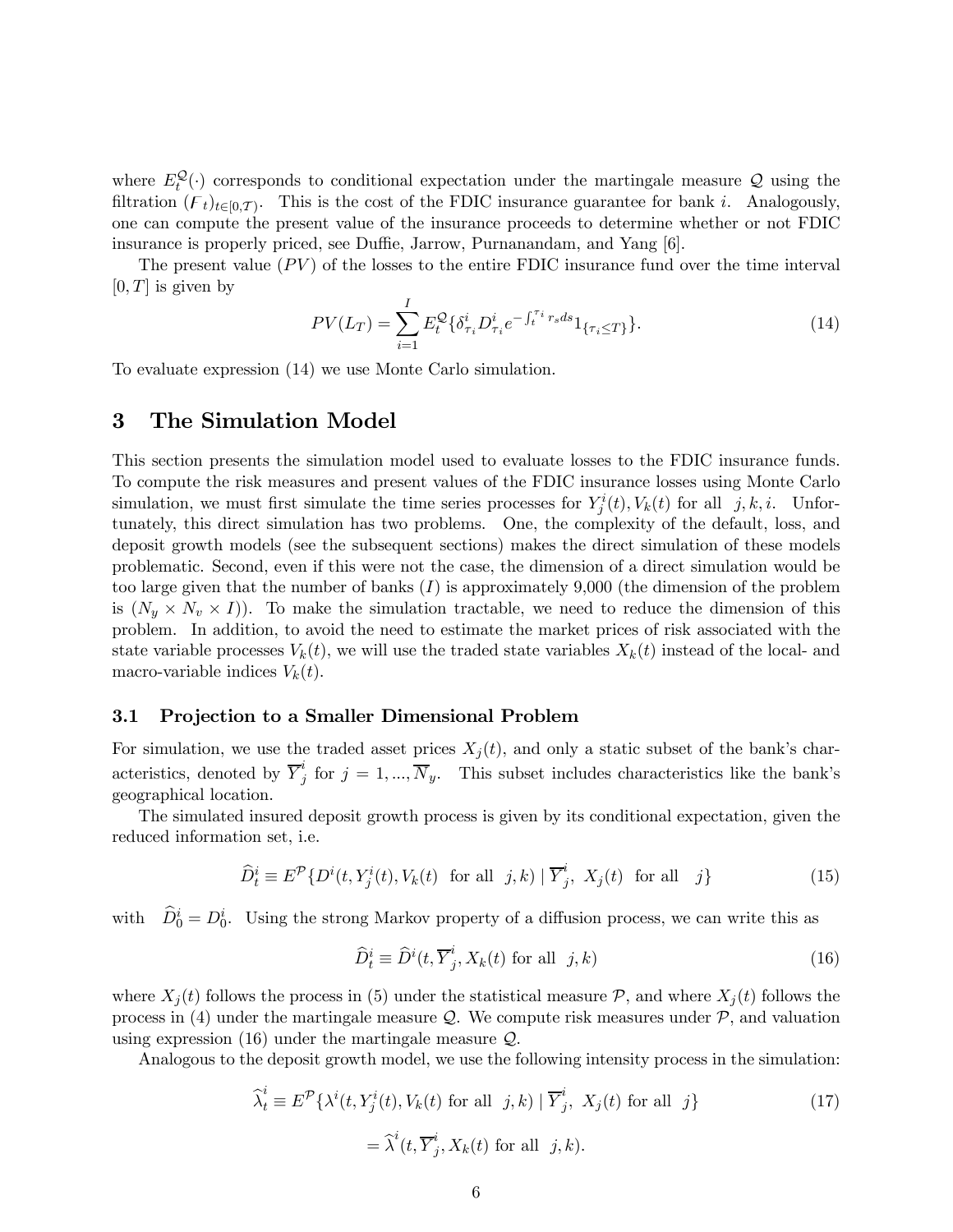This is the intensity process used for valuation. Under the martingale measure  $\mathcal{Q}$ , as previously discussed, this default intensity can be written as

$$
\kappa_t \cdot \widehat{\lambda}^i(t, \overline{Y}^i_j, X_k(t) \text{ for all } j, k)
$$
\n(18)

where  $\kappa_t$  is a suitably bounded and integrable stochastic process, adapted to the filtration generated by  $X_k(t)$  for all k. This is the intensity process used for valuation. In the simulation, we set  $\kappa_t = \kappa$ , a constant. Furthermore, we assume that default risk is conditionally diversifiable as in Jarrow, Lando, Yu [11] and set  $\kappa = 1.9$ .

Following a similar line of reasoning, the loss rate process is

$$
\widehat{\delta}_t^i \equiv E^{\mathcal{P}} \{ \delta^i(t, Y_j^i(t), V_k(t) \text{ for all } j, k) \mid \overline{Y}_j^i, X_j(t) \text{ for all } j \}
$$
\n
$$
= \widehat{\delta}^i(t, \overline{Y}_j^i, X_k(t) \text{ for all } j, k) \text{ with } \widehat{\delta}_0^i = \delta_0^i
$$
\n(19)

where  $\delta_0^i$  is the observed loss rate on deposits defaulting at time 0,  $X_j(t)$  follows the process in (5) under the statistical measure  $P$ , and  $X_j(t)$  follows the process (4) under the martingale measure Q.

Although the lower dimensional projection described above is used to faciliate computation, this projection has an economic interpretation. This formulation is consistent with only bank management and regulators observing the bank specific characteristics  $Y_j^i(t)$  for all  $i, j$ , perhaps because this is proprietory information. In contrast, the market sees only a static subset of these bank characteristics represented by the variables  $\overline{Y}_j^i$  for  $j = 1, ..., \overline{N}_y$ . Consequently, given the market's reduced information set, the deposit growth and bankruptcy processes are given by expressions (16), (17), and (19). Under this interpretation, these processes are the correct ones to use for market valuation of the FDIC insurance guarantees (see Duffie and Lando [5] and Cetin, Jarrow, Protter, Yildirim [4]).

#### 3.2 Algorithm

To compute the loss distribution to the FDIC insurance fund (11) or its present value (14), we need to be able to simulate the forward rate process, the traded state variables, and the bankruptcy processes. The simulation algorithm is now described under the martingale measure Q. The analogous simulation can take place under the statistical measure, with the appropriate change in drift.

• Step 1. Discretize the time interval  $[0, T]$  as  $t = 0, 1, 2, ..., T$ . Generate a sample path for  $W_1(t), ..., W_K(t), Z_1(t), ..., Z_{N_x}(t)$  over this discretization, called a scenario. Note that these variables are normally distributed with covariance matrix given by

 $dW_1(t)$  ... ...  $dW_K(t)$   $dZ_1(t)$  ... ...  $dZ_{N_{\tau}}(t)$ 

<sup>&</sup>lt;sup>9</sup>In subsequent research, we will explore the impact of utilizing market determined estimates for  $\kappa \neq 1$ .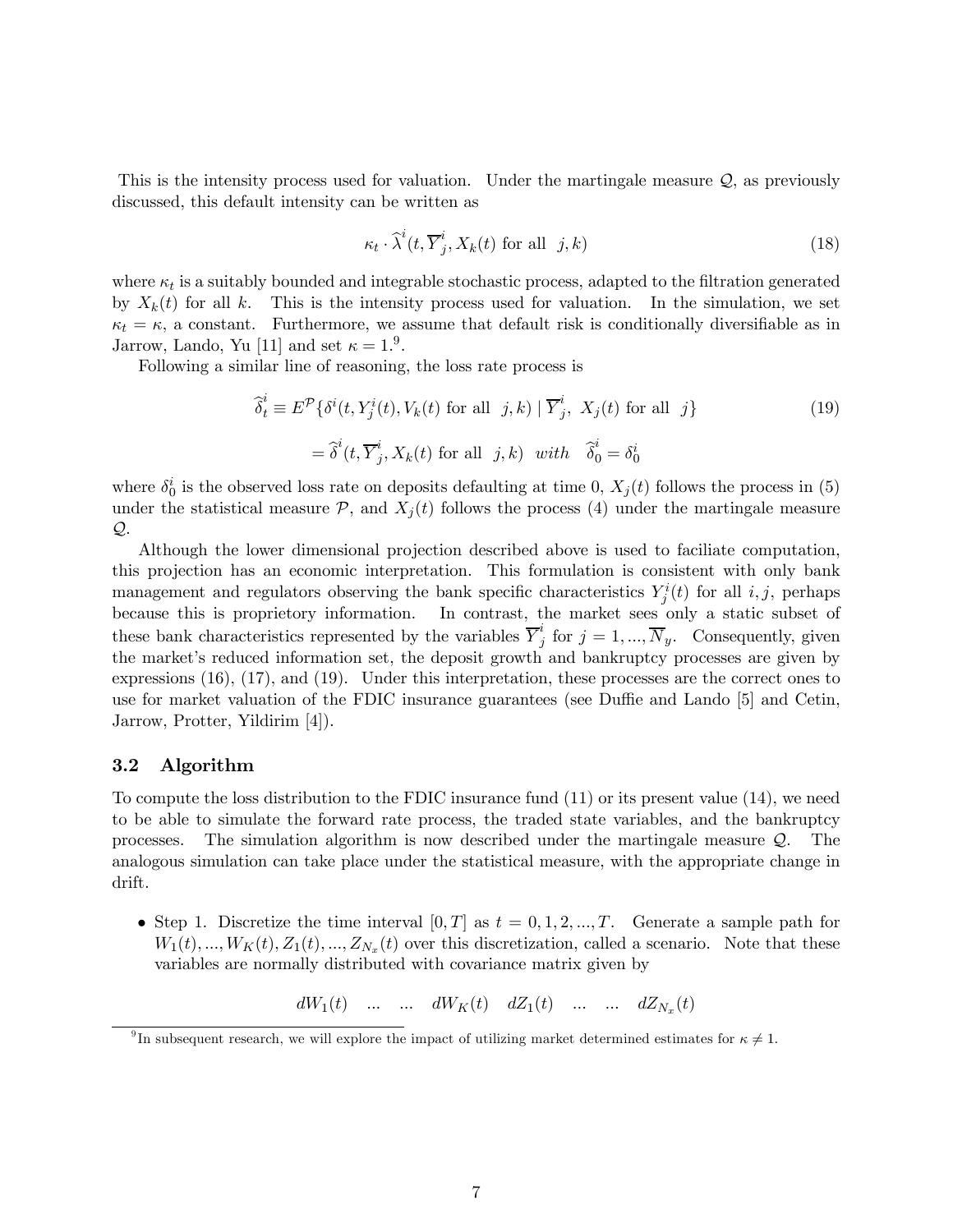$dW_1(t)$ . . . . . .  $dW_K(t)$  $dZ_1(t)$ . . . . . .  $dZ_{N_x}(t)$  $\sqrt{ }$  dt 0 ... 0  $\eta_{11}dt$   $\eta_{12}dt$  ...  $\eta_{1N_x}dt$ 0 dt  $\vdots$   $\eta_{21}dt$  : . . . ... ... <sup>0</sup> . . . ... . . . 0 ... 0 dt  $\eta_{K1}dt$  ... ...  $\eta_{KN_x}dt$  $\eta_{11}dt \quad \eta_{12}dt \quad ... \quad \eta_{1N_x}dt \qquad dt \qquad \rho_{12}dt \quad ... \quad \rho_{1N_x}dt$  $\eta_{21}dt$  :  $\rho_{21}dt$  dt . . . ... . . . . . . ...  $\eta_{K1}dt$  ... ...  $\eta_{KN_x}dt$   $\rho_{1N_x}dt$  ... ... dt 1 

- Step 2. Given a sample path for  $W_1(t), ..., W_K(t), Z_1(t), ..., Z_{N_x}(t)$ , use expressions (1) and (4) to obtain a sample path for the forward rates  $f(t,T)$  and traded state variables  $X_j(t)$ .<sup>10</sup>
- Step 3. Use the sample paths for the forward rates and state variables, to obtain realizations of the deposits  $\widehat{D}^i(t, \overline{Y}^i_j, X_k(t))$  for all  $j, k$ ), the intensity process  $\kappa \cdot \widehat{\lambda}^i(t, \overline{Y}^i_j, X_k(t))$  for all  $j, k$ ), and the loss rate  $\widehat{\delta}^i(t, \overline{Y}^i_j, X_k(t)$  for all  $j, k$ ).
- Step 4. Generate I independent unit exponentially distributed random variables  $E^i$  for  $i = 1, \dots, I$ . Compute

$$
\tau_i \equiv \inf \{ s \in [0, T] : \int_0^s \kappa \cdot \widehat{\lambda}^i(t, \overline{Y}_k^i, X_j(t) \text{ for all } k, j \text{)} dt \ge E^i \}
$$
\n
$$
(20)
$$

and compute

$$
N_i(t) \equiv \{1 \text{ if } t \ge \tau_i, 0 \text{ otherwise}\}. \tag{21}
$$

This point process determines the time of failure for all the banks under the given scenario.<sup>11</sup> Given a failure, the loss rate process  $\hat{\delta}^i(t, \overline{Y}_k^i, X_j(t))$  for all  $k, j$ ) then applies to the deposits  $\widehat{D}^i(t, \overline{Y}^i_j, X_k(t)$  for all  $j, k)$  to determine the loss to the insurance funds.

- Step 5. For this scenario, compute  $L_T$  in expression (10).
- Step 6. Repeat steps 1 5 m times. Let  $\omega \in \{1, ..., m\}$  represent an arbitrary scenario. From this collection of scenarios, the risk measures and values can be computed. For example, expression (14) is approximated by

$$
PV(L_T) \simeq \sum_{\omega=1}^{m} \frac{1}{m} [L_T(\omega)e^{-\int_0^T r_s(\omega)ds}].
$$
\n(22)

### 4 The Parameter Estimation

This section presents the parameter estimation procedures and results for the underlying stochastic processes, including the forward rates, the stock price indices, and the deposit growth and loss rate models.

<sup>&</sup>lt;sup>10</sup>In the subsequent simulation, we actually use the detrended trade state variables  $x_j(t)$  and add the spot rate of interest  $r_t$ .

 $11$  For efficiency, we assume that the intensity process is constant between quarters. This simplification allows us to approximate the default process in expression (20) using a Bernoulli representation, see the appendix.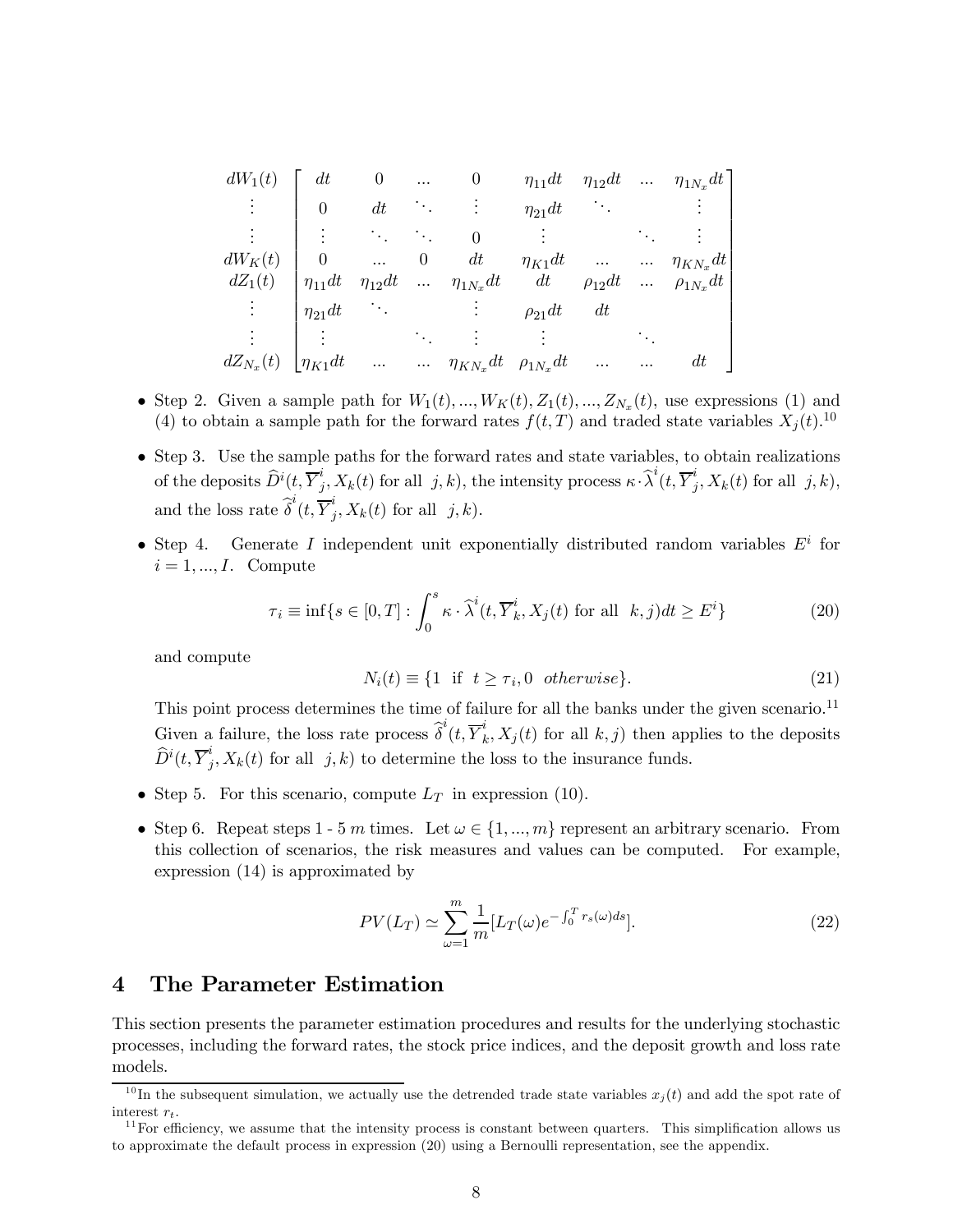#### 4.1 Term Structure Model

To estimate the forward rate process given in expression (1), we employ a principal component analysis as discussed in Jarrow [8]. Given a time series of discretized forward rate curves  $\{f(t,T_1), f(t,T_2),..., f(t,T_{N_r})\}_{t=1}^m$  where  $N_r$  is the number of discrete forward rates observed, the interval between sequential time observations is  $\Delta$  and m is the number of observations. Then, percentage changes are computed  $\{\frac{f(t+\Delta,T_1)-f(t,T_1)}{f(t,T_1)},...,\frac{f(t+\Delta,T_N)-f(t,T_{N_r})}{f(t,T_{N_r})}\}_{t=1}^m$ . From the percentage changes, the  $N_r \times N_r$  covariance matrix (from the different maturity forward rates) is computed, and its eigenvalue/eigenvector decomposition calculated. The normalized eigenvectors give the discretized volatility vectors  $\{\sigma_{rj}(T_1)\sqrt{\Delta}, ..., \sigma_{rj}(T_{N_r})\sqrt{\Delta}\}\$  for  $j = 1, ..., N_r$ .

The term structure data was provided by Kamakura Corporation.<sup>12</sup> It consists of quarterly forward rates with maturities  $T_1 = 1/4$ ,  $T_2 = 1/2$ ,  $T_3 = 3/4$ ,  $T_4 = 1$ ,  $T_5 = 2$ ,  $T_6 = 3$ ,  $T_7 = 5$ ,  $T_8 = 7, T_9 = 10, T_{10} = 15, T_{11} = 20$  measured in years. The data set starts on January 4, 1982 and goes to August 2, 2003. Table 1 provides the volatility coefficients for the .25, .5, .75, 1, 2, 3, 5, 7, 10, 15 and 20 year forward rates and the percentage variance explained by the factors based on quarterly observation intervals  $(\Delta = 1/4)$ . As indicated, the first four factors explain 93.16 percent of the variation in quarterly forward rate movements. For the subsequent analysis, we set  $K = 4$  in expression (1).

#### 4.2 State Variable Processes

To compute the parameters of expression (4), we use the quadratic variation, which is invariant under a change of equivalent probability measures. Given is a time series of  $\{X_i(t)\}_{t=1}^m$  where the interval between sequential time observations is  $\Delta$ , a quarter, and m is the number of observations. Define  $\Delta X_i(t) \equiv [X_i(t+\Delta) - X_i(t)]^{13}$  We compute

$$
\sum_{t=1}^{m} \left( \frac{\Delta X_i(t)}{X_i(t)} \right)^2 \frac{1}{m}
$$
 giving an estimate of  $\sigma_{xi}^2 \Delta$ . (23)

Next we calculate

$$
\sum_{t=1}^{m} \left( \frac{\Delta X_j(t)}{X_j(t)} \frac{\Delta X_i(t)}{X_i(t)} \right) \frac{1}{m}
$$
 giving an estimate of  $\sigma_{xj} \sigma_{xi} \rho_{ji} \Delta$ . (24)

To obtain the correlation between the forward rates, the house price index, and the bank stock price index index  $\eta_{ji}$  for  $j = 1, ..., K$  we compute

$$
\sum_{t=1}^{m} \left( \frac{\Delta f(t, T_k)}{f(t, T_k)} \frac{\Delta X_i(t)}{X_i(t)} \right) \frac{1}{m} \text{ giving an estimate of } \sum_{j=1}^{K} \sigma_{rj}(T_k) \sigma_{xi} \eta_{ji} \Delta. \tag{25}
$$

This is computed for  $k = 1, ..., K$  for distinct  $T_1, ..., T_K$  yielding K equations in K unknowns  ${\eta_{1i}, ..., \eta_{Ki}}$ . The estimates of  $\sigma_{rj}(T_k)$  come from the forward rate principal components analysis discussed in the previous section. Solving this system gives the estimates. This is done for all i. For this estimation, we set  $K = 4$  and we use the four forward rate maturities  $T_1 = 1/2$ ,  $T_2 = 1$ ,  $T_3 = 3, T_4 = 5.$ 

 $^{12}\mathrm{See}$ www.kamakuraco.com.

<sup>&</sup>lt;sup>13</sup>This could be done using log differences instead of returns or using the detrended variables  $x_i(t)$  instead of  $X_i(t)$ .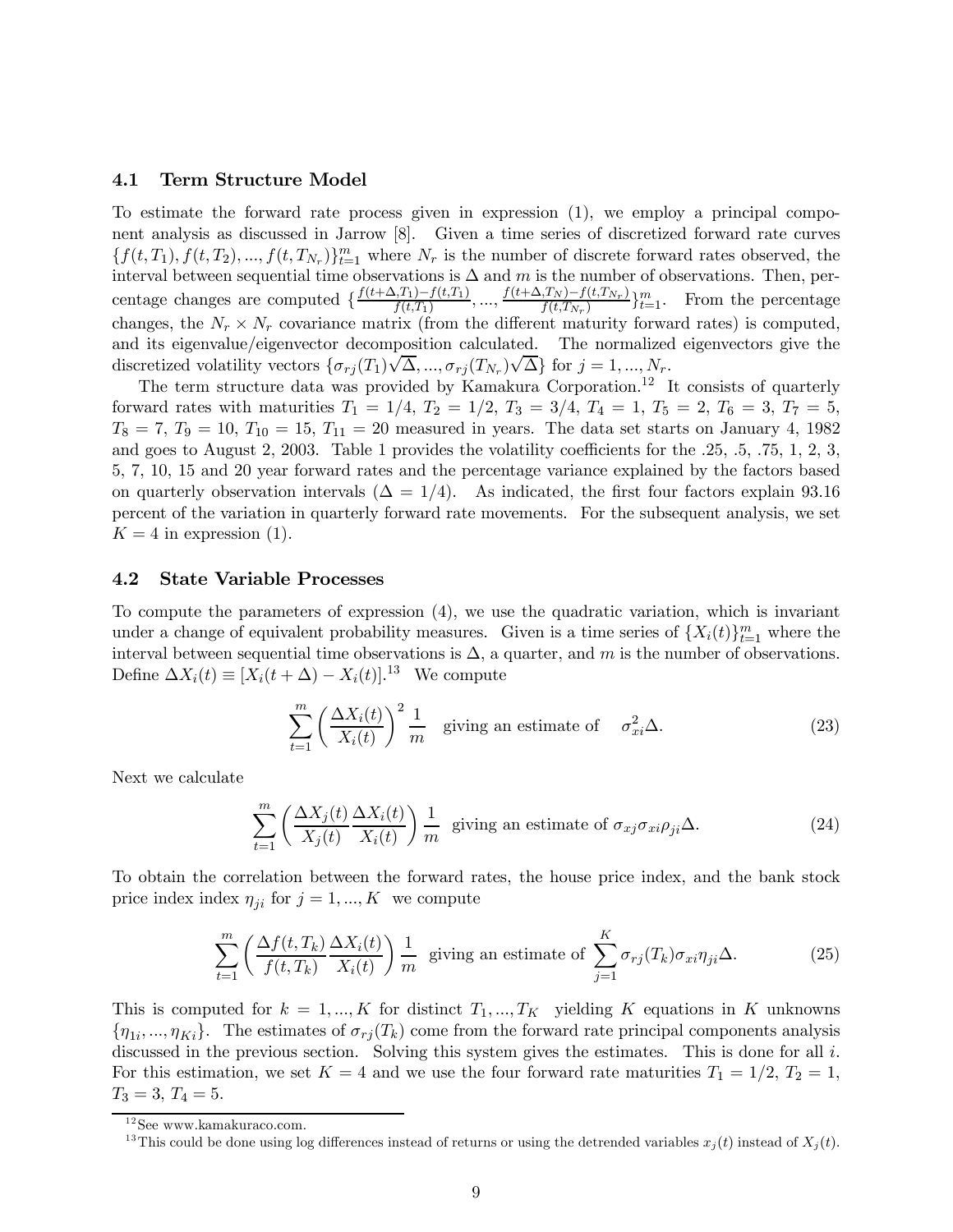Empirically,  $\{X_i(t)\}_{t=1}^m$  includes a series of house price indices and a series of bank price indices. House prices are measured by the OFHEO indices for the nine census regions.<sup>14</sup>

Comparable bank price indices were compiled from CRSP data.<sup>15</sup> The indices include only those banks with at least \$1 billion dollars (1996 dollars), a total turnover of 1 million shares per quarter, and five years of data. A total of 267 stocks was used. The banks were divided into ten groups: a set of money center banks and one set for each of the census regions. An equal weighted index was created for each group of banks

Table 2 summarizes the correlation matrix of the data. By construction, the principal components of the interest rate process are uncorrelated. These components are also weakly correlated with changes in the house and bank stock price indices. The mean correlation between interest rate components and changes in the house price index is 0.025 and the mean with the stock price index -0.063. Both the median and standard deviation of the correlations show that they are clustered around zero. Changes in the house price indices are correlated with changes in other house price indices; the mean correlation is 0.281. Changes in bank stock prices indices are even more correlated with changes in other bank stock prices; the mean correlation is 0.677. However, changes in house and bank stock prices are weakly correlated with a mean correlation of 0.051.

#### 4.3 Bank Default Model

For the empirical default intensity, we estimated a standard bank failure model. The variables as well as the sample means and medians are found in Table 3. Most of the variables are conventional in the bank failure literature, although there are several differences. Income excludes taxes, and both it and the chargeoff rate are twelve-month totals adjusted for mergers. The CAMEL composite rating was entered as a series of dummies; in estimation, the dummy for 2-rated banks was excluded.<sup>16</sup> In addition, the model included the difference between the individual bank's CAMEL rating and the weighted average rating assigned to all the banks owned by the same bank holding company. The natural logarithm of assets was included as well as the square and the cube of the logarithm. The model also included the total assets of problem banks (with CAMEL ratings of 4 or 5) was entered as a percentage of total assets in all banks as was the square of the same variable.17

A pooled time series, cross sectional model with a logistic specification was used. The dependent variable was failure within the second quarter after the Call Report was filed. Consequently, the model used December 1990 data to estimate the probability of failure between April and June 1991. Banks receiving open bank assistance were considered failures. The sample included all banks and thrifts with the necessary data between December 1984 and December 2002.

Table 4 displays the results from the estimation of the model. The log-likelihood test ratio is 11191 and indicates that the model is statistically significant at any reasonable significance level.

 $14$ The Office of Federal Housing Enterprise Oversight (OFHEO) house price index is available quarterly since 1975. <sup>15</sup> CRSP is the Center for Research in Security Prices, an affiliate of the University of Chicago Business School. Among other things, CRSP compiles daily data on stock trades.

 $16$ CAMEL composite ratings are a summary of individual Capital, Asset quality, M anagement, Earnings, and Liquidity ratings that are assigned after bank examinations. After 1997, a market Sensitivity rating was added, and the ratings became CAMELS. The ratings are integers between 1 and 5 with 1 being the best rating. A rating of 2 is an appropriate benchmark because that rating is assigned to basically sound banks that have some relatively minor weakness and because most banks receive that rating.

<sup>&</sup>lt;sup>17</sup>The variables were selected from a larger set of potential variables. For example, CAMEL components were considered, but they did not improve the overall fit of the model substantially. For an explanation of the details of this specification, see Nuxoll [15].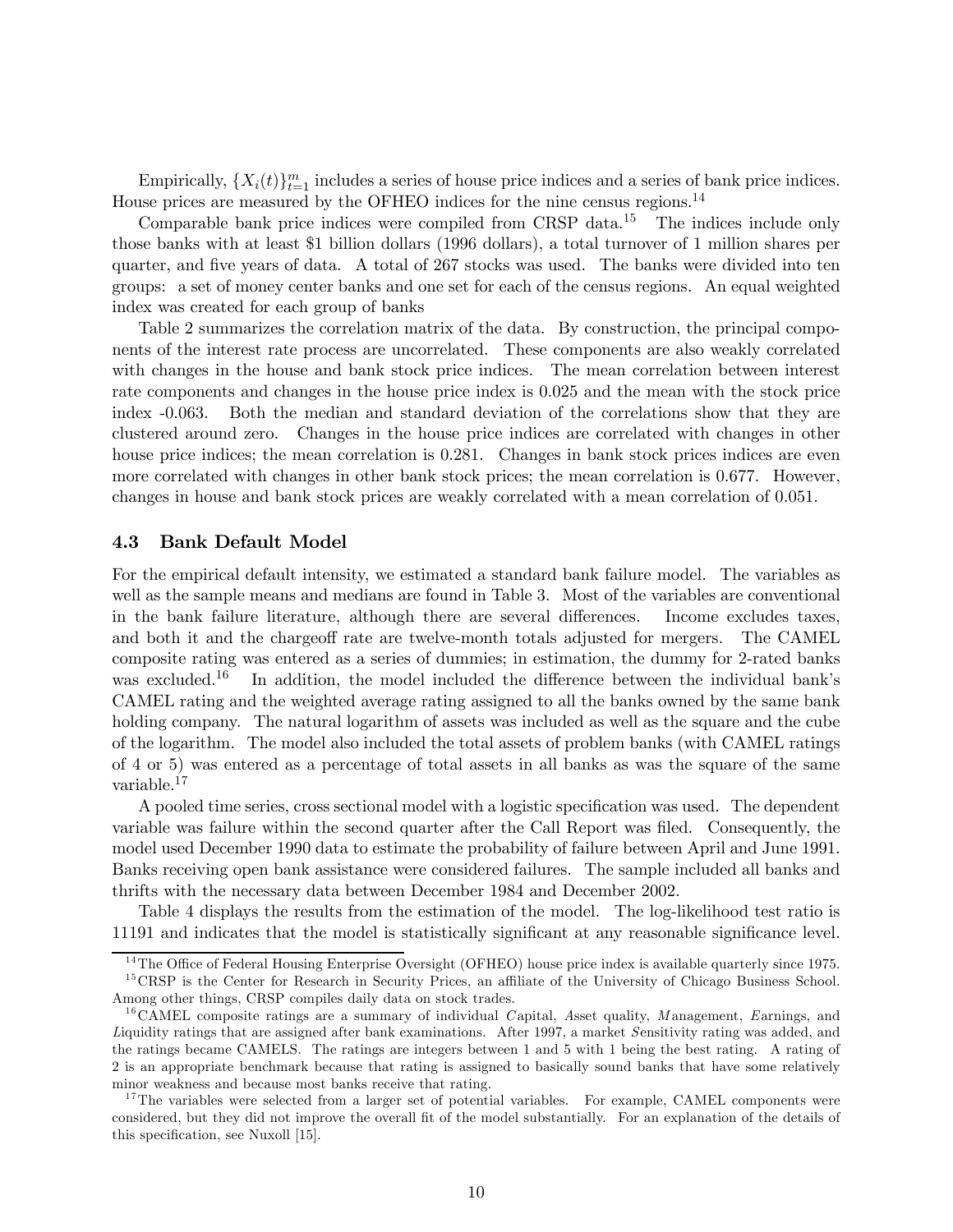Individual variables are generally significant at the 0.1% level and generally have the expected sign. The three size variables are individually insignificant, but as a group they are significant at the  $0.1\%$  level.<sup>18</sup>

The model described above was used to generate estimates of the probability of failure for December 2002. The desciptive statistics for the estimated probabilities of failure are given in Table 5 along with some results from a stress scenario which is explained later. Obviously, this model indicates that most banks are very safe. The vast majority of institutions have failure probabilities of less than 0.01%. The expected number of failures in the second quarter of 2003 is 1.1, and in fact, there was one failure during this period.<sup>19</sup>

As explained earlier, the failure probabilities were projected into a smaller space to make the simulation tractable. The coefficients from this projection are summarized in Table 6. The mean coefficients on the bank stock price index and the house price index are positive which suggests that an increase in house prices and an increase in the bank stock index would increase the probability of failure. This result is counter-intuitive. The signs on the interest rate variables are more plausible given the conventional wisdom that banks borrow short and lend long. It should be noted that the standard deviations reported in this table are very large, indicating that there is a good deal of variability among banks.

The last column of Table 5 reports how a stress scenario and the method of projection affect estimated failure probabilities. In the stress scenario, bank stock prices decline by approximately  $30\%$  while house prices are constant.<sup>20</sup> The term structure is assumed flat with both interest rates at 2% The estimated probability of failure of most banks is not affected substantially by these events. The median probability actually decreases slightly. However, for a notable minority of banks, the probability of failure increases, so the mean probability increases from 0.0125% to 0.0199%. This amounts to an increase from expected failures of about one a quarter to about 1.7 a quarter.

Three further sets of refinements are contemplated. First, more bank holding company data will be tested in the basic failure model. Second, the possibility of using cross-equation restrictions will be explored in the projection methodology. Currently, each bank has its own set of coefficients. The projection methodology could be modified so that similar groups of banks share some, if not all, the same coefficients. Finally, data is not available for banks that have been in existence less than about three and a half years. The projection methodology demands ten quarters of data, and banks must have a full year's worth of data to have estimated failure probabilities. An analysis of young banks could provide the missing data.

#### 4.4 Deposit Growth Model

Deposit growth was measured on a year-over-year basis to eliminate seasonal effects. The deposit growth model used lagged deposit growth, the equity to asset ratio, the loan to asset ratio, CAMEL ratings, and age as explanatory variables. The CAMEL variable was entered as series of dummies. Age was measured in quarters, and dummies were used for age until a bank had attained an age of ten. Ten year old banks were considered mature. The combination of year-over-year growth and

 $^{18}$  For further discussion of the coefficients and especially of the non-linearities in the model, see Nuxoll [15].

 $19$ It should be noted that expected assets and expected deposits in failed banks are very large (\$600 million and \$414 million respectively). This occurs because of the larger institutions. A single bank with \$100 billion of deposits and a failure rate of 0.0001 would add \$10 million to expected deposits in failed banks.

<sup>&</sup>lt;sup>20</sup>The house price indices have increased  $4\%$  on average. Consequently, when house prices are constant, the detrended state variable  $x_k(t)$  decreases by 4%. Thus there is a negative shock in the housing market.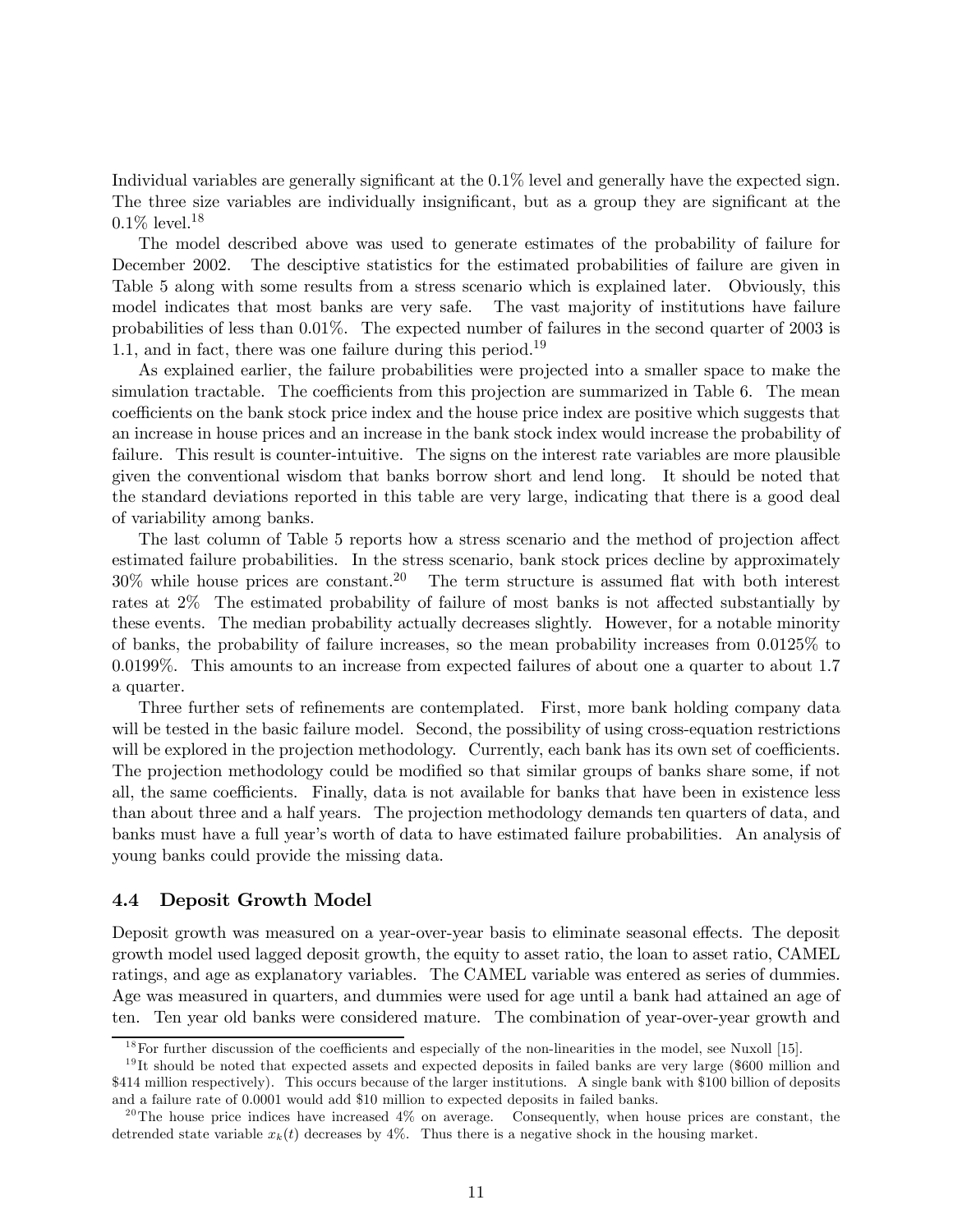the presence of lagged deposit growth in the model meant that banks had to be at least two years old to be included in the model.

Data was taken from the period March 1986 to March 2003. Sample means and medians are reported in Table  $7<sup>21</sup>$ 

The coefficients for the deposit growth model are shown in Table 8. The coefficients for the age dummies are averages of the dummies for the various quarters, so the coefficient for two years old is an average of the coefficients for the dummies for nine to eleven quarters old. Although standard errors and significance labels on those variables are not reported in the table, all the standard errors range from 0.40 to 0.50, making the coefficients significant at the 0.01% level.

The desciptive statistics for forecasted deposit growth based on the December 2002 data are in Table 9. Also included in the table are the forecasts for a stress scenario which will be explained later. This model forecasts that most banks will experience modest deposit growth, averaging 7.43% over the next year This growth is actually slightly lower than the 10.4% experienced by the average bank during 2002.22

As explained earlier, deposit growth was projected into a smaller space. The coefficients from this projection are summarized in Table 10. The average coefficients are close to zero, although the  $R<sup>2</sup>$  are generally respectable. Except for the house price index there is not much variation among banks.

The stress scenario shown in the last column of Table 9 is the same as that used to evaluate the bank failure projection model. In this scenario, the average deposit growth rate increases slightly. The most noticeable aspect of the stress scenario is that the standard deviation of the distribution increases with larger deposit losses among some banks and more rapid growth for other banks.

Three general sets of refinements are contemplated. First, the effects of size and age on deposit growth will be explored more fully and possibly some additional structure imposed. Second,the possibility of using cross-equation restrictions will be explored in the projection methodology. Finally, a complete set of data is not available for the banks that have not been in existence for almost five years The projection methodology demands ten quarters of data, and banks that have not filed nine call reports are excluded from the model. An analysis of young banks could provide the missing data.

#### 4.5 Loss Rate Model

The estimate of loss for individual institutions is calculated using a model similar to that used to estimate losses for the Least Cost Test.23 This model uses a loss rate calculated from historical data and applies it to asset types from the Call Report for the institution. The resulting estimated market value of assets is then distributed across claimants on the receivership according to their priority: secured creditors, insured depositors, uninsured depositors, general trade creditors and subordinated debt holders. The FDIC pays insured depositors in full and then stands in the place of the insured depositors in the receivership. Therefore, the estimated loss to insured depositors is the estimated loss to the FDIC. Table 11 provides an example of the loss calculation.

The loss to the FDIC in this example is \$876,000. This loss would then be divided by the total

 $^{21}$  For more details on the deposit growth model, see Nuxoll [16].

 $^{22}$ This deceleration would be in line with the trend over the last year. The average bank experienced 12.7% deposit growth during 2001.

<sup>&</sup>lt;sup>23</sup>This model described here is used only when the FDIC does not have enough time to enter the bank and value the assets on site.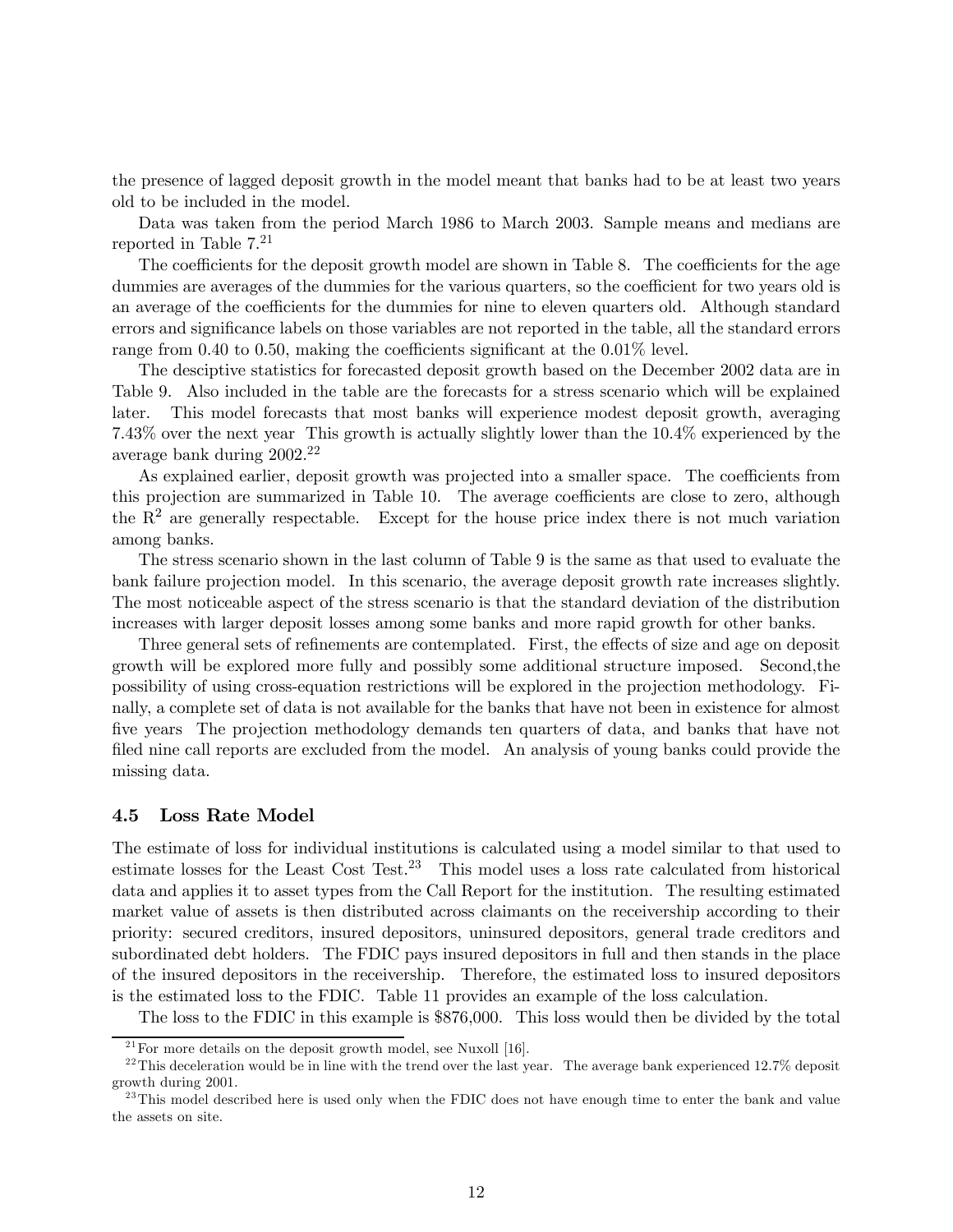deposits of the institution to arrive at the loss rate that is used in the simulation.<sup>24</sup>

The model uses loss rates for six types of assets: consumer loans, commercial loans, securities, mortgages, owned real estate (ORE) and other assets.<sup>25</sup> As noted above, losses for each asset type are defined as the the amount of assets less the present discounted value of collections and expenses.<sup>26</sup> Losses are then divided by the the amount of assets for that asset type to arrive at a loss rate.

The data are available from 1986 to 2002. The loss rates are calculated using a sample of 369 failures from the 1990 to 2002 period.<sup>27</sup> Table 12 provides the decriptive statistics for the loss rates. Also note that rather than weighting each failure equally, the loss rate is weighted by the amount of assets of that type, henceforth this is referred to as the weighted average loss rate.

Descriptive statistics for the estimated losses in the event of failure generated from this model for December 2002 are shown in Table 13. In addition, the table includes statistics on estimated losses for a stress scenario that will be explained below.

Approximately 10% of the sample has an expected loss of 0.01% of total deposits. In fact, for these institutions, the model estimated that the loss on assets were small enough to allow the FDIC to be reimbursed in full for the amount it would have paid to insured depositors. However, the loss rate was set equal to one basis point of total deposits to accomodate the functional form of the regression. The maximum loss exceeds 100% of total deposits because the FDIC pays accrued interest on deposits.

To project the estimated losses into a smaller space, an estimate of losses was calculated for each institution in each quarter from 1986 to the present using the weighted average loss rates shown in Table 12 and the method described above. This information was then used to run a regression that projected into a smaller space. The regression coefficients are summarized in the following table.

This method used to calculate losses assumes that loss rates are constant, so that the state of the credit cycle has no effect on the loss rates for the assets. However, banks' balance sheets change over the cycle, so the coefficients are identifying the effect of the shift between loans, for example, and securities or between secured borrowing, insured deposits, uninsured deposits and other borrowed funds. The coefficients indicate that decreases in the price of bank stocks, increases in house prices, higher short term rates, and lower long term rates are associated with higher estimated loss rates.

The last column of Table 13 reports the results of using the projection for estimated loss rates. The stress scenario is the same as that used to evaluate the bank failure projection model This scenario has little effect on estimated loss rates for most banks. However, estimated loss rates increase notably for the fraction of the industry that already has high rates. The net result is the average estimated loss rate almost doubles.

The FDIC is currently undertaking an evaluation and redevelopment of the model used to esti-

<sup>&</sup>lt;sup>24</sup>Bennett [1] provides more detail on the methodology.

 $^{25}$ The model assumes the following about losses on asset categories. First, the loss rates on cash and federal funds are zero. Second, there is a category of assets including intangible assets that experience 100 percent losses. Third, fixed assets such as bank premises will have the same loss rate as that experienced on ORE.

 $^{26}$ The discount rate used is the average of the 2-year Treasury-bill rate over the 1986 to 2002 period, or 5.4 percent.  $27$ The concern was to use loss experience from more recent failures. A Chow test revealed that 1990 was a valid structural break in the loss data. The sample was constructed from the 1,235 BIF failures, excluding institutions where the FDIC provided assistance, from 1986 to 2002. The following types of transactions were excluded from the sample: (1) transactions where the acquirer purchased all of the assets (2) transactions with loss sharing agreements (3) transactions with bridge banks (4) transactions with cross guarantees, and (5) failures where fraud was the primary cause of failure. This resulted in a sample of 876 failures for the 1986 to 2002 period and 369 from 1990 to 2002.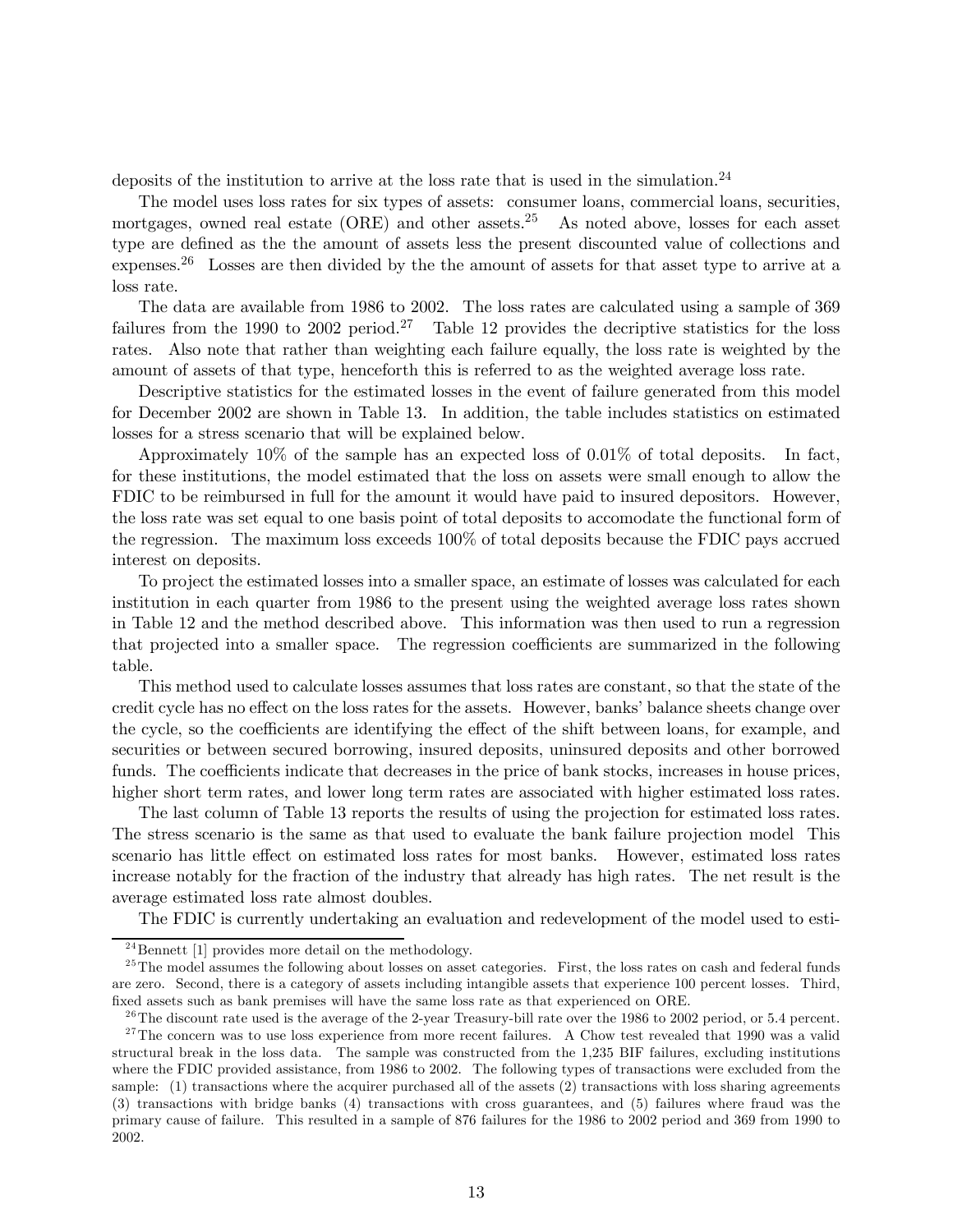mate losses from Call Report data for use in the Least Cost Test and reserving process. This development effort includes investigating different modeling strategies and testing their out-of-sample forecast accuracy. Possible refinements include more sophisticated modeling of the coefficients. Since the current method employs weighted averages for the coefficients, it is possible that more sophisticated modeling such as using regression techniques or nonparametric estimation will increase out-of-sample forecast accuracy. As refinements are made to the methodology to estimate losses they will be incorporated into the simulation model.

### 5 The Simulated Results

Tables 15 to 18 contain the simulation results for the one-, three-, five- and ten-year horizons. These results are based on 10,000 replications of the model with starting values given by December 2002 data. The tables show the distribution of the number of bank failures, the total assets in the failed banks, the total deposits in the failed banks, and the current value of the losses to the FDIC.<sup>28</sup> Total losses are discounted as in expression (22) from the estimated failure time to December 2002. Discounted losses are used so they are comparable to the dollar value of the FDIC capitalization on December 2002.

The results for the one-year horizon indicate that the FDIC should expect approximately five failures between January and December of 2003, and the expected total deposits for the failed banks should be on the order of \$1.7 billion. The expected loss to the insurance funds is \$87 million, and the median loss is approximately \$44 million. Between January and August of 2003 two banks have failed resulting in \$109 million in estimated losses to the FDIC insurance funds. In 2002, 11 banks failed resulting in a total estimated cost of approximately \$621 million. Looking at the 5th and 95th percentiles, the model estimates that there is a 90% chance that between 2 and 9 banks will fail between January and December of 2003 and that losses will amount to between \$4.4 million and \$215 million.

The distribution presented in Tables 15 to 18 can be used to construct various risk measures. For example, the value-at-risk measure (VaR) over a one-year horizon using a 99 percent probability is the 99th percentile loss, or \$1.2 billion. The market value of losses to the FDIC insurance fund over the one-year horizon as given in expression (22), valued as if traded on public capital markets, is given by the mean of the loss distribution, or \$87 million.

The loss distributions presented in Tables 16, 17 and 18 can be used to construct risk measures over longer horizons. For example, the 99 percent VaR is \$2.6 billion over three years, \$2.0 billion over five years, and \$3.1 billion over ten years. The market value of the losses amount to \$307 million over three years, to \$387 million over five years, and to \$678 million.over ten years.

### 6 Conclusion

This paper provides a general methodology for measuring and valuing the risk of the FDIC deposit insurance funds. This methodology is implemented using Monte Carlo simulation. Illustrative results are provided.

 $^{28}$  Note that although total deposits are as of the time of failure, total assets are as of December 2002 because asset growth is not part of the simulation.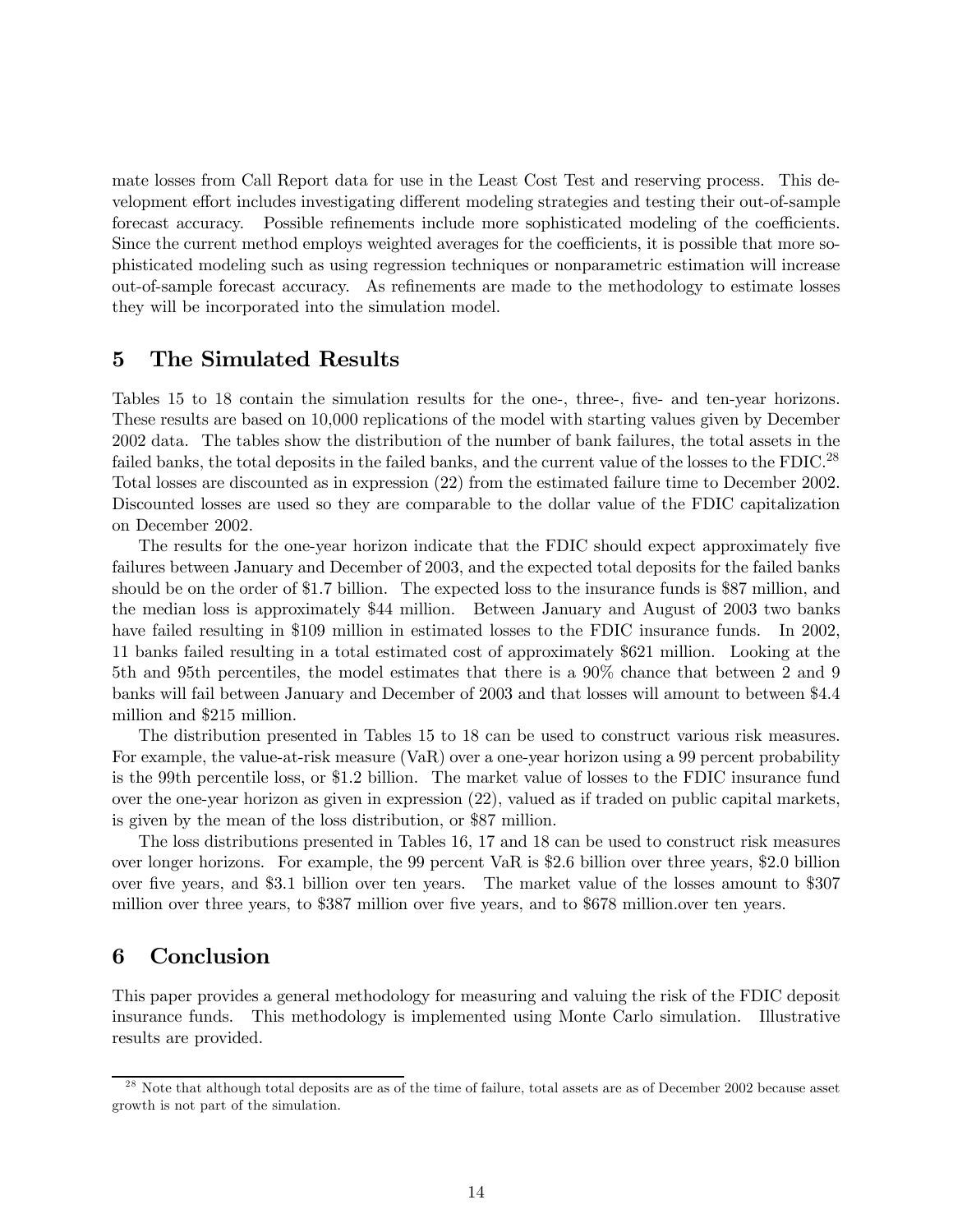### References

- [1] R. L. Bennett, 2003, "Background for the Loss Rate Model in A General Martingale Approach to Measuring and Valuing Risk to the FDIC Deposit Insurance Funds", unpublished manuscript.
- [2] T. Bielecki and M. Rutkowski, 2002, Credit Risk: Modeling, Valuation and Hedging, Springer-Verlag: New York.
- [3] U. Cetin, R. Jarrow, P. Protter, 2003, "Liquidity Risk and Arbitrage Pricing Theory," working paper, Cornell University.
- [4] U. Cetin, R. Jarrow, P. Protter and Y. Yildirim, 2002, "Modeling Credit Risk with Partial Information," forthcoming, Annals of Applied Probability.
- [5] D. Duffie and D. Lando, 2001, "Term Structure of Credit Spreads with Incomplete Accounting Information," Econometrica, 69, 633-664.
- [6] D. Duffie, R. Jarrow, A. Purnanandam, and W. Yang, 2003, "Market Pricing of Deposit Insurance," forthcoming, Journal of Financial Services Research.
- [7] D. Heath, R. Jarrow, and A. Morton, 1992, "Bond Pricing and the Term Structure of Interest Rates: A New Methodology for Contingent Claims Valuation," Econometrica, 60, 77 - 105.
- [8] R. Jarrow, 2002, Modeling Fixed Income Securities and Interest Rate Options, 2nd edition, Stanford University Press: Palo Alto, CA.
- [9] R. Jarrow and S. Turnbull, 1992, "Credit Risk: Drawing the Analogy," Risk Magazine, 5 (9).
- [10] R. Jarrow and S. Turnbull, 1995, "Pricing Derivatives on Financial Securities Subject to Credit Risk," Journal of Finance, 50 (1), 53-85.
- [11] R. Jarrow, D. Lando, and F. Yu, 2002, "Default Risk and Diversification: Theory and Applications", working paper, Cornell University.
- [12] D. Lando, 1998, "On Cox Processes and Credit Risky Securities, Review of Derivatives Research, 2, 99-120.
- [13] Law, Averill M. and W. D. Kelton, Simulation Modeling and Analysis, McGraw-Hill, 3rd edition, 2000.
- [14] R. C. Merton, 1974, "On the Pricing of Corporate Debt: The Risk Structure of Interest Rates," Journal of Finance, 29, 449-469.
- [15] D. A. Nuxoll, 2003a, "Background for the Bank Failure Model in A General Martingale Approach to Measuring and Valuing Risk to the FDIC Deposit Insurance Funds", unpublished manuscript.
- [16] D.A. Nuxoll, 2003b, "Background for the Deposit Growth Model in A General Martingale Approach to Measuring and Valuing Risk to the FDIC Deposit Insurance Funds", unpublished manuscript.
- [17] P. Protter, 1990, Stochastic Integration and Differential Equations: A New Approach, Springer-Verlag: New York.

### 7 Appendix: Simulation Method

The nonhomogeneous (or nonstationary) Poisson process can be simulated in two main ways [13]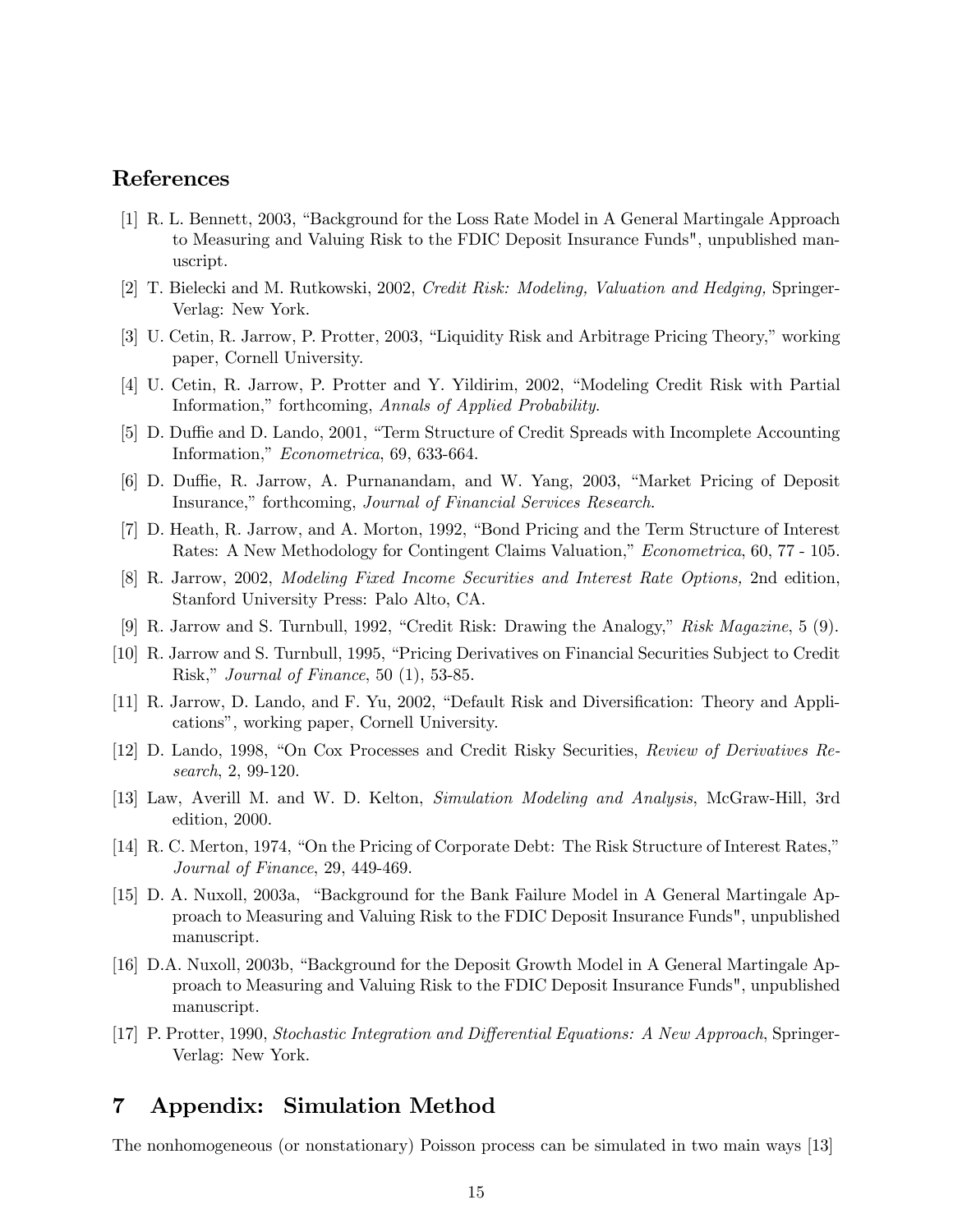- 1. Inverse Transform Method In general, this method requires integration of the rate function  $\lambda(t)$ , and then performing an inversion.
- 2. Acceptance-Rejection Method<sup>29</sup> This method requires simulation of a homogeneous (stationary) Poisson process of sufficiently large rate  $\lambda^* \geq \lambda(t)$   $\forall t$ . Event epochs epochs on a sample path  $\tau_1, \tau_2, \ldots$  are "accepted" (kept) or "rejected" (deleted) according to a Bernoulli coin flip with probability  $\lambda(\tau_i)/\lambda^*$ .

The advantages of the Acceptance-Rejection Method are its simplicity and easy application for complicated rate functions, because it avoids the integration and inversion operations. Aside from being potentially non-trivial, these operations may also require additional storage. The chief disadvantage of the Acceptance-Rejection Method is that in general it will require a larger number of random numbers to be generated.

A special case of the Acceptance-Rejection Method is a discrete-time Bernoulli (coin flipping) where the discrete time increments are sufficiently small compared to the expected number of Poisson events in the increment (i.e., the expected number should be well under 1). In other words, it exploits the defining properties that the nonhomogeneous Poisson process still retains:

- (i) Poisson distribution;
- (ii) independent increments.

This special case of the Acceptance-Rejection Method is extremely simple, but a disadvantage of is that one random number (for each failure process simulated) must be generated every period.

Thus, assume that over periods of length  $\Delta$ , denoted by  $I_i$ , that  $\lambda(t)$  is constant with rate  $\lambda_i$ , and that  $P(N(I_i) > 1) \approx 0 \forall i$ , where  $N(I)$  is the number of Poisson events over the interval I. The Poisson assumption then implies  $P(N(I_i) = 1) \approx \lambda_i \Delta = P_i$ . This  $P_i$  is the conditional failure probability in a quarter that is provided by the empirical estimation of  $\lambda_t^{i30}$ . Thus, the failure process can be simulated as a discrete-time Bernoulli process where failure occurs in the period with probability  $\lambda_t^i$ . The actual failure time can be generated randomly (i.e. from a uniform distribution) over the period.

Note that the assumption of  $P(N(I > 1) \approx 0$  is necessary only to use the Bernoulli random variable. More generally, one could use a Poisson random variable with parameter  $\lambda\Delta$  (or  $\gamma(t)$  =  $\int_0^{\Delta} \lambda(t) dt$  for the non-constant case). Under the assumption that the rate is constant over the period, the Poisson event (unordered) epochs would then be randomly distributed over the period using the property of a homogeneous Poisson process that given  $N(I) = n$ , the distribution of unordered epochs are independently and identically distributed  $U(0, \Delta)$  (replace by cumulative density function.  $\gamma(\cdot)/\gamma(\Delta)$  for the non-constant case). This case would not apply in the context of modeling bank failures since we assume that a bank can only fail once over the horizon (or at least in a quarter).

However, it turns out that for the constant-over-an-interval case, the Inverse Transform Method also simplifies considerably, since integrals are just rectangle areas. Again, let  $P_i$  denote the conditional failure probability in period *i* as above. Let  $X \sim exp(1)$ . Then,

$$
Q = \text{failure period} = \min\{q : \sum_{i=1}^{q} P_i \ge X\}, \quad \tau = \text{failure time} = (Q - 1)\Delta + \left(X - \sum_{i=1}^{Q-1} P_i\right)\Delta/P_Q.
$$

 $29$ This method is also known as "thinning".

<sup>&</sup>lt;sup>30</sup>The estimation of  $\lambda_t^i$  is described above in section 4.0.3.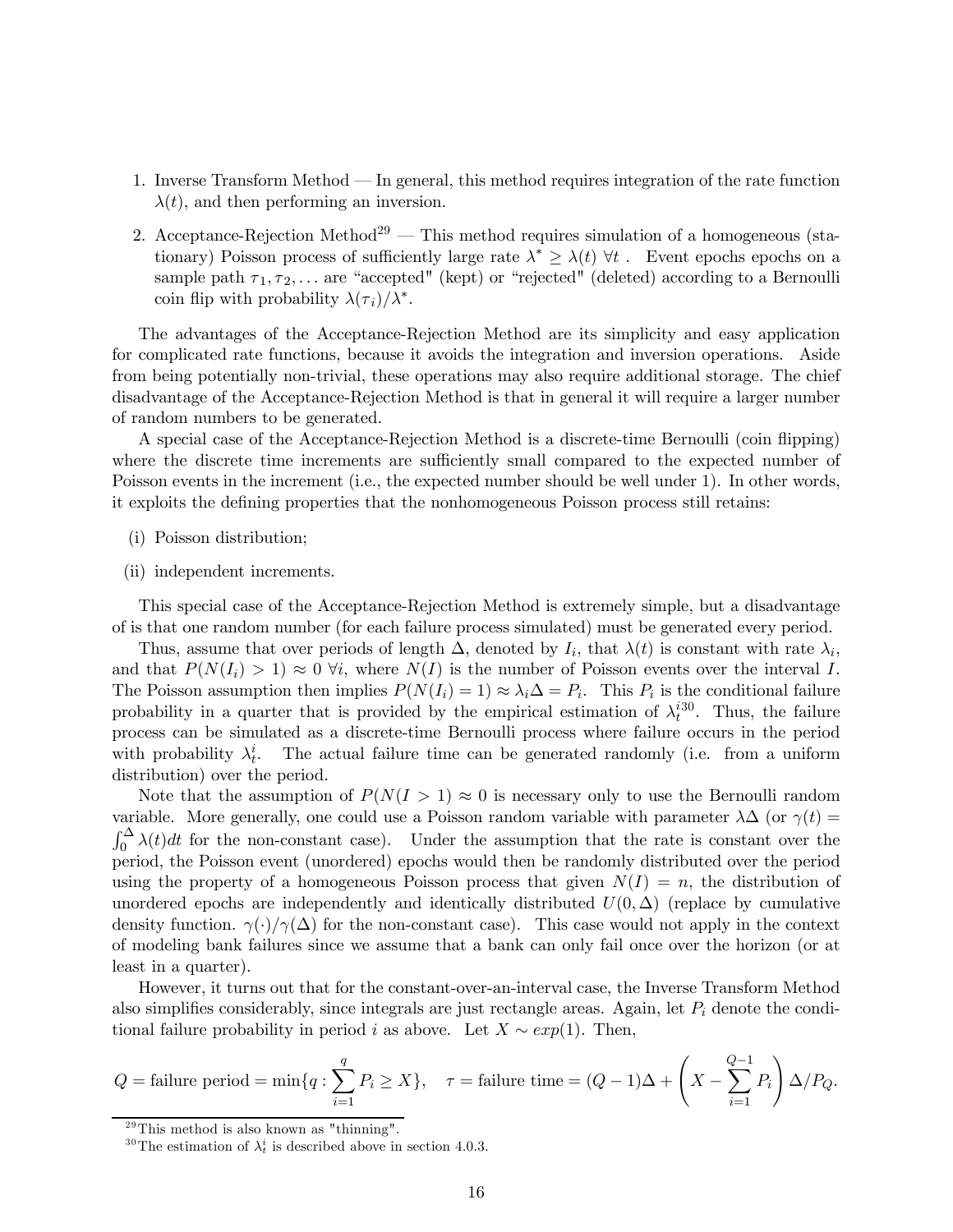The corresponding algorithm is as follows:

- Set  $Sum := 0$  and  $Q := 1$ .
- Generate a random variable  $X \sim exp(1)$ .
- Loop until  $Q > #$  quarters to simulate: If  $Sum + PQ \geq X$ , then return failure time  $\tau = (Q - 1 + (X - Sum)/P_Q)\Delta$ ; else  $Sum := Sum + PQ; Q := Q + 1.$

This method requires only a single random number per failure process simulated, and there is no complicated integration or inversion required, nor extra storage of sample path quantities, just one simple counter sum (corresponding to the cumulative integral).

In numerical test cases with 8,532 banks, 19 state variables, a 4-factor HJM interest rate model and a 10-year horizon, we found that the difference in using the two different failure processes is indistinguishable for a single replication with  $\Delta t$  of 1 week (1/52), because the forward rate process simulation dominates the failure rate process in terms of computational burden. However, for 200 replications with  $\Delta t$  of a quarter (1/4), we found a reduction in computation time of nearly 50%, as in this case, the forward rate process no longer dominates the simulation nearly as much.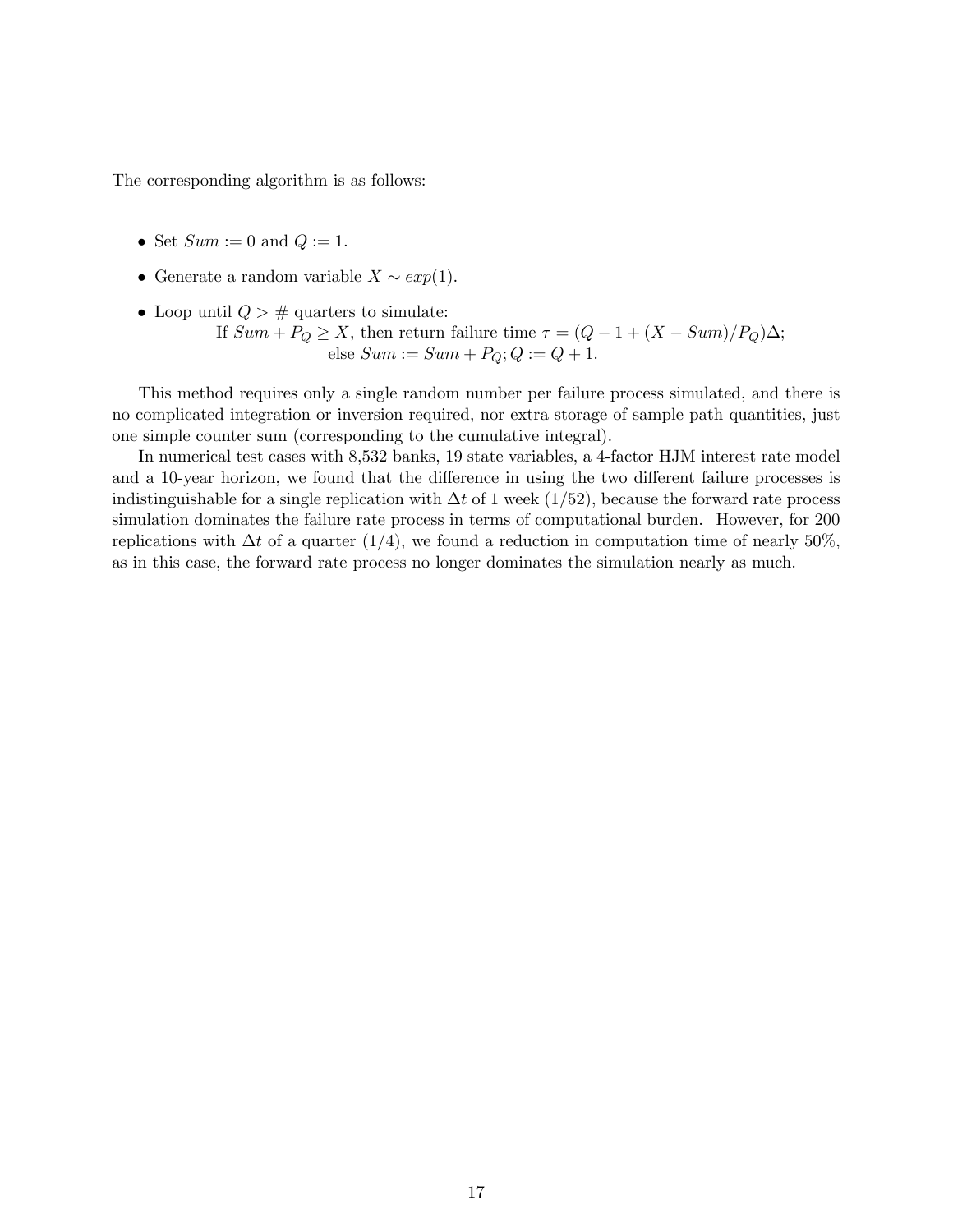|                              | Estimated from January 4, 1982 to August 2, 2005, Quarterly Observations |                |          |          |          |          |          |          |          |          |          |
|------------------------------|--------------------------------------------------------------------------|----------------|----------|----------|----------|----------|----------|----------|----------|----------|----------|
|                              |                                                                          |                |          |          |          | Factors  |          |          |          |          |          |
| Maturities                   |                                                                          | $\overline{2}$ | 3        | 4        | 5        | 6        |          | 8        | 9        | 10       | 11       |
| 0.25                         | $-0.211$                                                                 | $-0.094$       | 0.017    | 0.049    | 0.079    | 0.018    | 0.012    | 0.005    | $-0.012$ | 0.013    | 0.001    |
| 0.5                          | $-0.256$                                                                 | $-0.066$       | 0.022    | 0.039    | 0.032    | $-0.015$ | $-0.004$ | 0.006    | 0.013    | $-0.019$ | $-0.004$ |
| 0.75                         | $-0.262$                                                                 | $-0.025$       | 0.028    | 0.035    | $-0.047$ | $-0.032$ | 0.008    | $-0.009$ | 0.000    | $-0.003$ | 0.008    |
|                              | $-0.260$                                                                 | $-0.010$       | 0.007    | 0.007    | $-0.066$ | $-0.002$ | $-0.007$ | $-0.024$ | $-0.008$ | $-0.008$ | $-0.006$ |
| 2                            | $-0.240$                                                                 | $-0.006$       | $-0.027$ | $-0.059$ | $-0.004$ | 0.057    | $-0.034$ | 0.004    | 0.010    | 0.002    | 0.003    |
| 3                            | $-0.200$                                                                 | 0.038          | $-0.007$ | $-0.041$ | $-0.039$ | $-0.017$ | 0.011    | 0.043    | $-0.006$ | 0.003    | $-0.001$ |
| 5                            | $-0.137$                                                                 | 0.060          | $-0.009$ | $-0.071$ | 0.023    | 0.025    | 0.019    | $-0.012$ | $-0.019$ | $-0.016$ | 0.000    |
|                              | $-0.116$                                                                 | 0.072          | 0.035    | $-0.053$ | 0.023    | 0.002    | 0.036    | $-0.011$ | 0.021    | 0.009    | $-0.001$ |
| 10                           | $-0.117$                                                                 | 0.044          | $-0.148$ | $-0.026$ | 0.048    | $-0.051$ | $-0.014$ | $-0.007$ | $-0.000$ | 0.004    | 0.000    |
| 15                           | $-0.082$                                                                 | 0.152          | $-0.044$ | 0.130    | $-0.003$ | 0.029    | 0.003    | 0.004    | 0.001    | $-0.001$ | $-0.000$ |
| 20                           | $-0.53$                                                                  | 0.107          | 0.142    | $-0.011$ | 0.041    | $-0.027$ | $-0.029$ | $-0.000$ | $-0.005$ | 0.002    | 0.000    |
| Percent Explained.           | 68.44                                                                    | 10.39          | 8.15     | 6.18     | 3.49     | 1.70     | 0.73     | 0.50     | 0.23     | 0.17     | 0.02     |
| Cumulative Percent Explained | 68.44                                                                    | 78.83          | 86.98    | 93.16    | 96.65    | 98.35    | 99.08    | 99.58    | 99.81    | 99.98    | 100.00   |

Table 1 Forward Rate Volatility Functions Estimated from January 4, 1982 to August 2, 2003, Quarterly Observations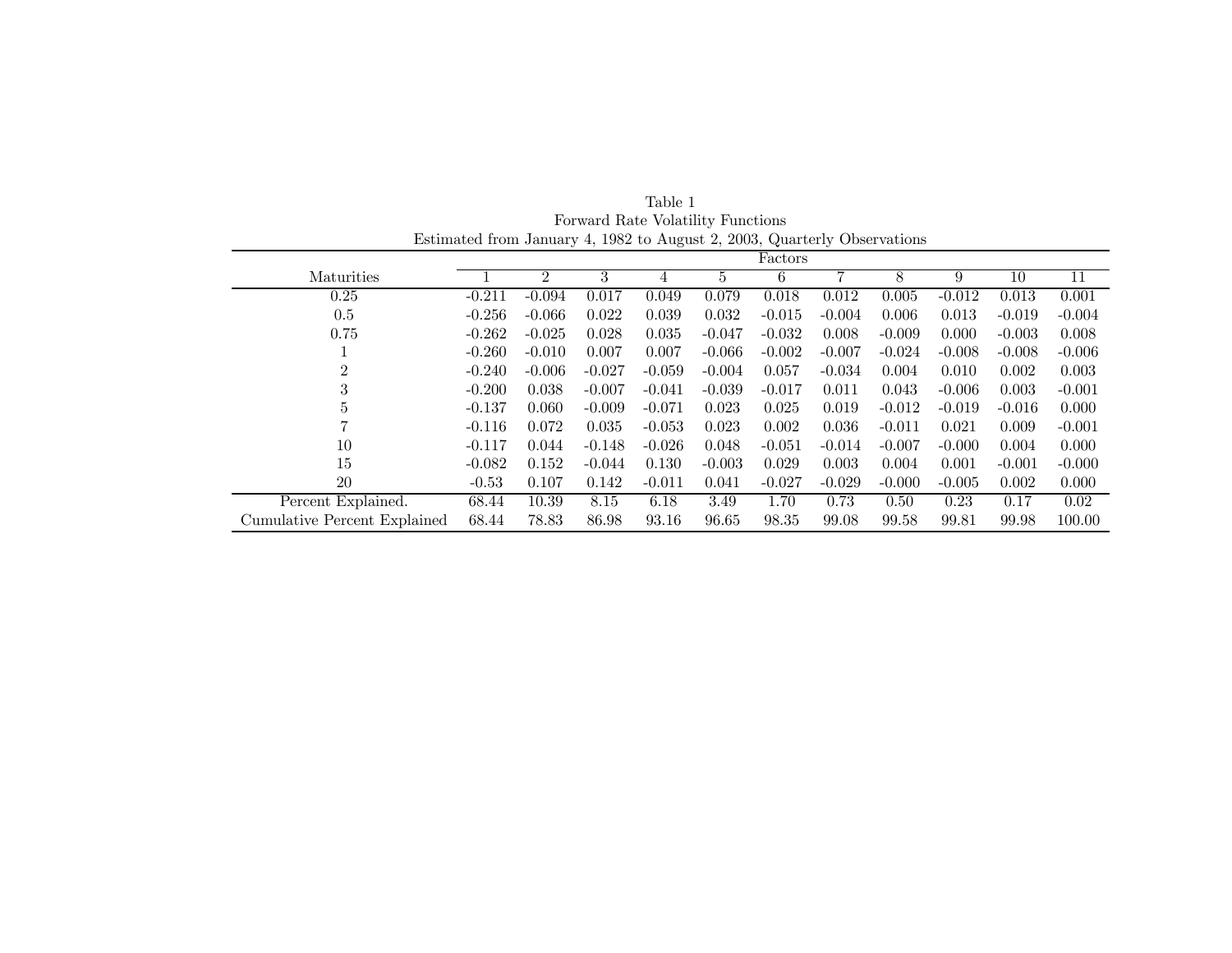|                          | <b>Statistics</b> |       | House Price Indices Bank Stock Price Indices |
|--------------------------|-------------------|-------|----------------------------------------------|
| Interest Rate Factors    | Mean              | 0.025 | $-0.063$                                     |
|                          | Median            | 0.036 | $-0.061$                                     |
|                          | Std. Dev.         | 0.106 | 0.101                                        |
| House Price Indices      | Mean              | 0.281 | 0.051                                        |
|                          | Median            | 0.330 | 0.027                                        |
|                          | Std. Dev.         | 0.294 | 0.133                                        |
| Bank Stock Price Indices | Mean              |       | 0.667                                        |
|                          | Median            |       | 0.678                                        |
|                          | Std Dev.          |       | 0.100                                        |

Table 2 Descriptive Statistics Correlation Matrix of Data Used in Projection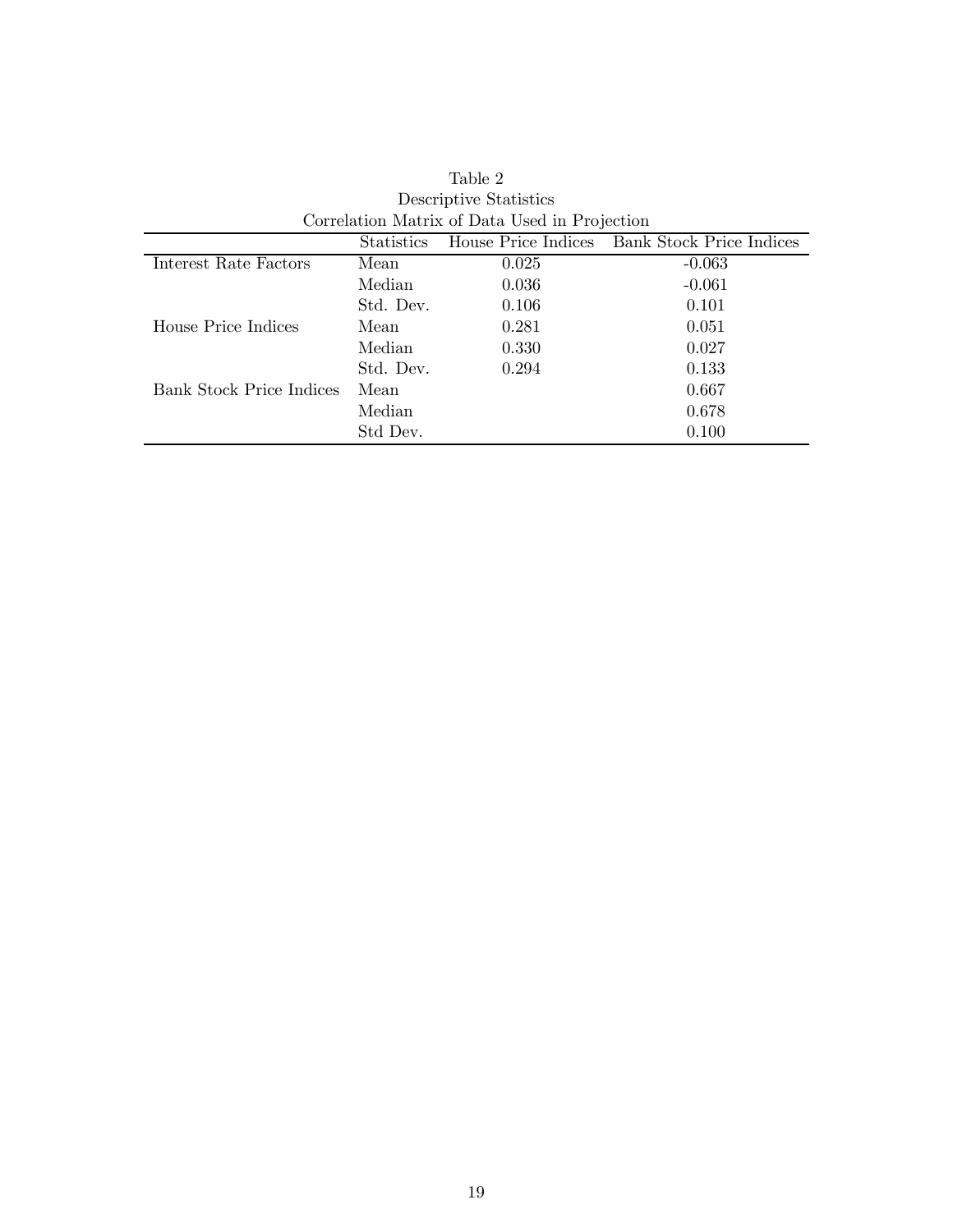| таните мочет уапаркъ                                    |          |          |
|---------------------------------------------------------|----------|----------|
| Variable                                                | Mean     | Median   |
| Equity / Total Assets                                   | $9.64\%$ | 8.69%    |
| Pre-tax Income / Total Assets*                          | $3.11\%$ | 1.34%    |
| Loans Past Due 30 - 89 Days / Total Assets              | $1.10\%$ | $0.80\%$ |
| (Loans Past Due 90 or More Days $+$ Nonaccual Loans $+$ |          |          |
| Other Real Estate Owned) / Total Assets                 | $1.46\%$ | $0.77\%$ |
| Loss Reserves / Total Assets                            | $0.87\%$ | $0.75\%$ |
| Chargeoffs / Total Assets*                              | $0.46\%$ | 0.18%    |
| CAMEL Composite Rating of 1 (Dummy)                     | $30.3\%$ |          |
| CAMEL Composite Rating of 2 (Dummy)                     | 53.9%    |          |
| CAMEL Composite Rating of 3 (Dummy)                     | 10.4%    |          |
| CAMEL Composite Rating of 4 (Dummy)                     | $4.3\%$  |          |
| CAMEL Composite Rating of 5 (Dummy)                     | 1.1%     |          |
| CAMEL Composite - BHC CAMEL Composite Rating            | $-0.008$ | $\Omega$ |
| Examination Interval (Years)                            | 0.829    | 0.644    |
| Ln(A <sub>s</sub> )                                     | 11.21    | 11.05    |
| $(Ln(A{\text{ssets}}))^2$                               | 127.45   | 122.21   |
| $(Ln(A{\text{sets}}))^3$                                | 1470.03  | 1351.18  |
| Percentage of Assets in Problem Banks                   | $6.93\%$ | 7.41%    |
| (Percentage of Assets in Problem Banks) <sup>2</sup>    | 85.49    | 54.91    |
| Number of Observations                                  | 891,171  |          |

| Table 3                 |
|-------------------------|
| Descriptive Statistics  |
| Failure Model Variables |

Source: Author's calculations.

∗The data are twelve-month totals and are merger-adjusted.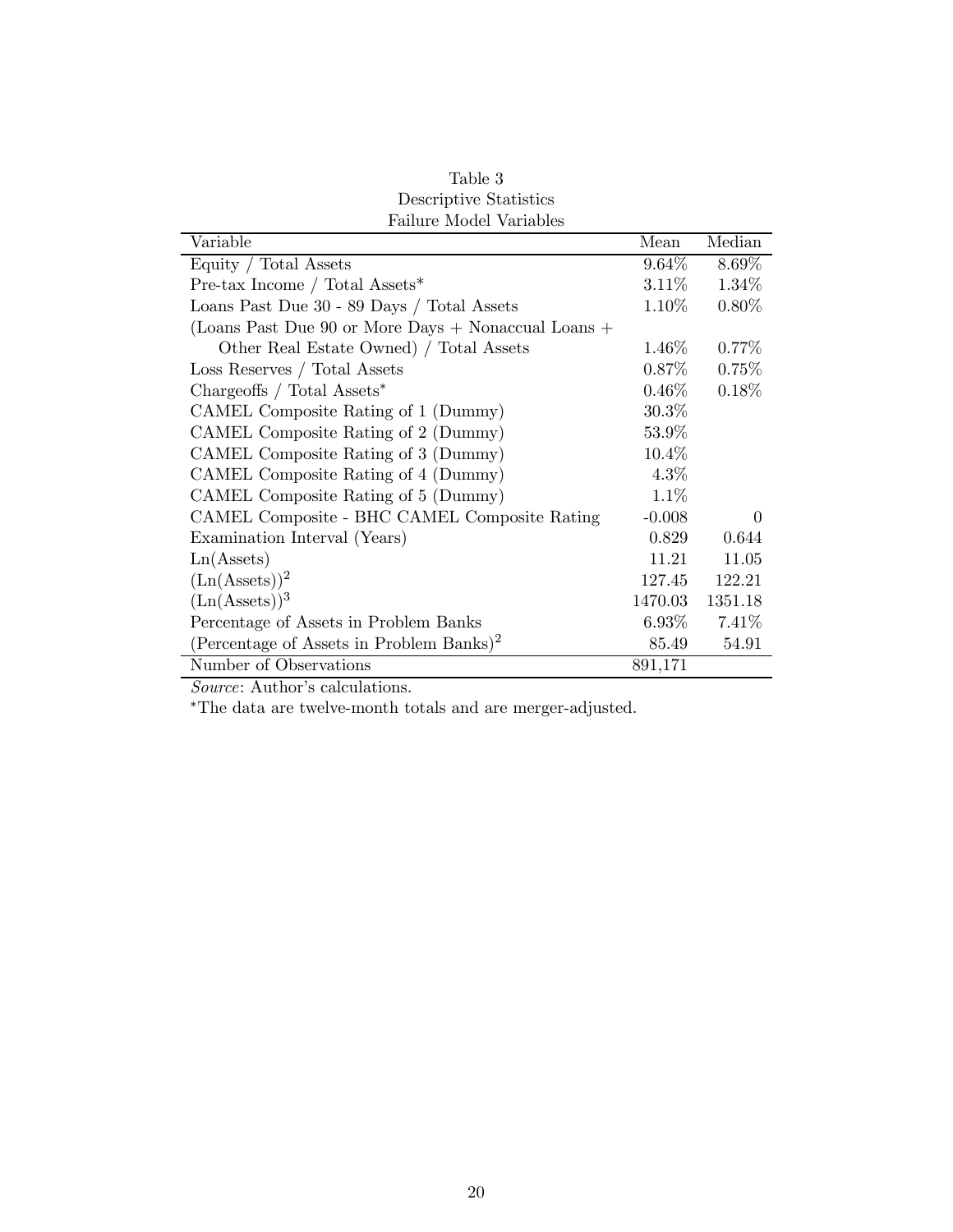| мючет прешисер                                       |                   |                |
|------------------------------------------------------|-------------------|----------------|
| Variable                                             | Coefficient       | Standard Error |
| Intercept                                            | $-0.4562$         | 5.8714         |
| Equity / Total Assets                                | $0.1504***$       | 0.0086         |
| Pre-tax Income / Total Assets*                       | $\Omega$          | $\theta$       |
| Loans Past Due 30 - 89 Days / Total Assets           | $-0.1274\%^{***}$ | 0.0107         |
| (Loans Past Due 90 or More Days + Nonaccual Loans +  |                   |                |
| Other Real Estate Owned) / Total Assets              | $-0.0872***$      | 0.0045         |
| Loss Reserves / Total Assets                         | $-0.0005$         | 0.0156         |
| Chargeoffs / Total $\text{Assets}^*$                 | $-0.0148***$      | 0.0031         |
| CAMEL Composite Rating of 1                          | 2.8378***         | 0.2999         |
| CAMEL Composite Rating of 2                          |                   |                |
| CAMEL Composite Rating of 3                          | $-2.1960***$      | 0.1542         |
| CAMEL Composite Rating of 4                          | $-3.6029***$      | 0.1466         |
| CAMEL Composite Rating of 5                          | $-5.2500***$      | 0.1536         |
| CAMEL Composite - BHC CAMEL Composite Rating         | $2.0462***$       | 0.0915         |
| Examination Interval                                 | $-0.6886***$      | 0.0362         |
| Ln(A <sub>s</sub> )                                  | 2.1272            | 1.4844         |
| $(Ln(A{\text{ssets}}))^2$                            | $-0.1480$         | 0.1236         |
| $(Ln(A{\text{sets}}))^3$                             | 0.0033            | 0.9657         |
| Percentage of Assets in Problem Banks                | $-0.1355***$      | 0.0256         |
| (Percentage of Assets in Problem Banks) <sup>2</sup> | $0.00564***$      | 0.0011         |
| Log Likelihood Ratio                                 | 11191             |                |
| Somer's D                                            | 0.948             |                |

Table 4 Model Estimates

Source: Authors' calculations.

 $\rm***$  Indicates that the coefficient is signficant at the 0.1% level.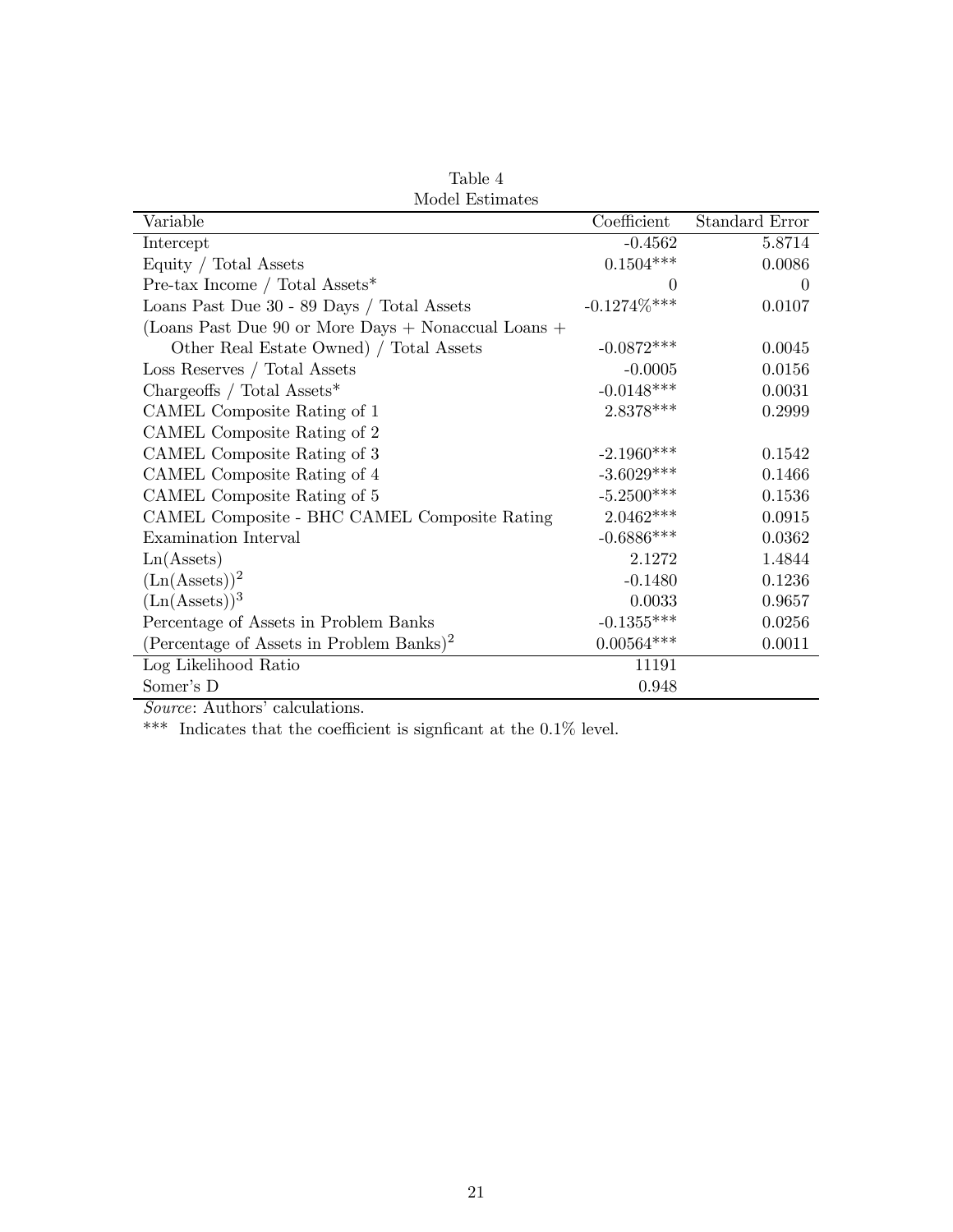|                    | December 31, 2002 |            |
|--------------------|-------------------|------------|
|                    | <b>Baseline</b>   | Stress     |
| Mean               | 0.0125%           | 0.0199%    |
| Standard Deviation | $0.1271\%$        | $0.3041\%$ |
| Minimum            | $0.0000\%$        | $0.0000\%$ |
| 1st Percentile     | $0.0001\%$        | $0.0000\%$ |
| 10th Percentile    | $0.0001\%$        | $0.0001\%$ |
| 25th Percentile    | $0.0002\%$        | 0.0002%    |
| Median             | $0.0024\%$        | $0.0021\%$ |
| 75th Percentile    | $0.0047\%$        | $0.0049\%$ |
| 90th Percentile    | $0.00827\%$       | $0.0104\%$ |
| 99th Percentile    | $0.1936\%$        | $0.2393\%$ |
| Maximum            | $6.69\%$          | 18.3142\%  |

| Table 5                           |
|-----------------------------------|
| Descriptive Statistics            |
| Forecasted Probability of Failure |
| Dogombor $21,9009$                |

Source: Author's calculations.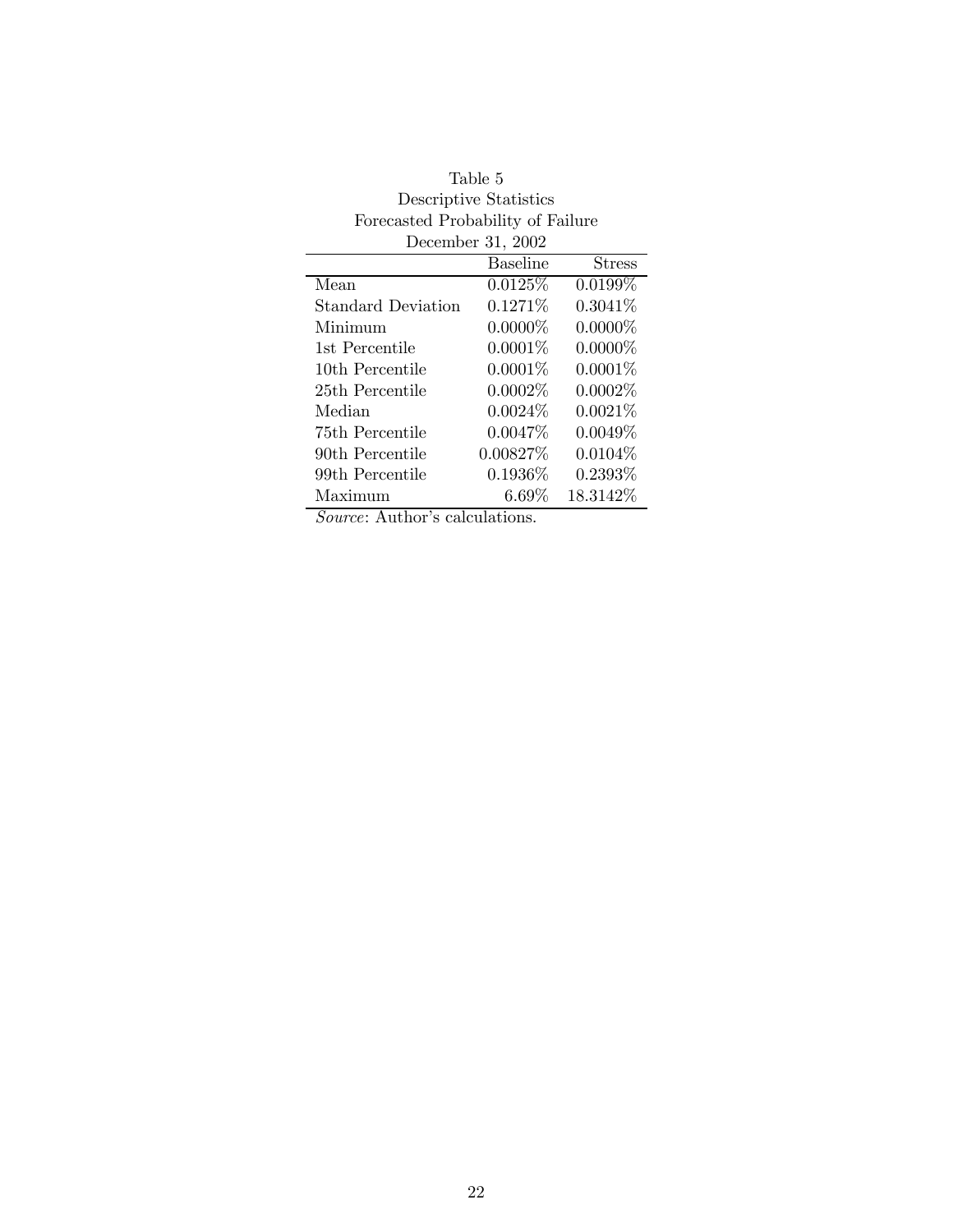|                           |            |                         | r rojection Coemcients for Changes in Frobability of Failure |                             |        |
|---------------------------|------------|-------------------------|--------------------------------------------------------------|-----------------------------|--------|
|                           | Bank Stock | House                   |                                                              | Interest Rate Interest Rate |        |
|                           |            | Price Index Price Index | 3 Month                                                      | 3 Year                      | $R^2$  |
| Mean                      | 0.0661     | 0.7272                  | 0.0294                                                       | $-0.0211$                   | 0.0561 |
| <b>Standard Deviation</b> | 0.6546     | 8.0512                  | 0.1318                                                       | 0.1474                      | 0.0623 |
| Median                    | 0.0521     | 0.7045                  | 0.0283                                                       | $-0.0215$                   | 0.0398 |

Table 6 Projection Coefficients for Changes in Probability of Failure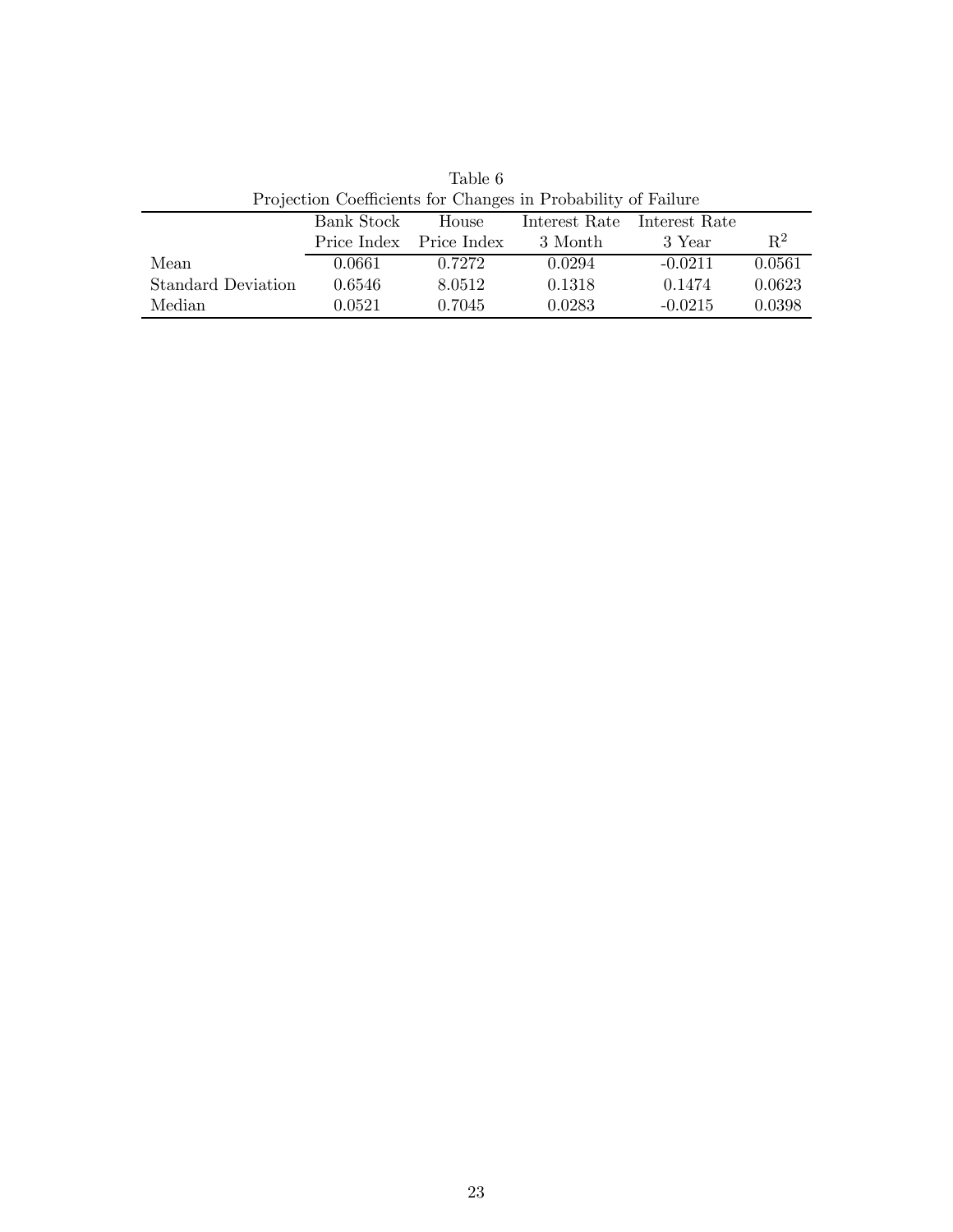| Deposit Growth Moder variables |           |        |
|--------------------------------|-----------|--------|
| Variable                       | Mean      | Median |
| Deposit Growth                 | $7.07\%$  | 4.84%  |
| Lagged Deposit Growth          | $8.53\%$  | 5.14%  |
| Equity / Total Assets          | $9.32\%$  | 8.70%  |
| Loan / Total Assets            | $57.22\%$ | 58.86% |
| Ln (Assets)                    | 11.26     | 11.10  |
| CAMEL Composite Rating of 1    | 30.56\%   |        |
| CAMEL Composite Rating of 2    | 53.51%    |        |
| CAMEL Composite Rating of 3    | 10.27%    |        |
| CAMEL Composite Rating of 4    | 4.34\%    |        |
| CAMEL Composite Rating of 5    | $1.31\%$  |        |
| Two Years Old                  | $0.99\%$  |        |
| Three Years Old                | $1.34\%$  |        |
| Four Years Old                 | $1.25\%$  |        |
| Five Years Old                 | $1.16\%$  |        |
| Six Years Old                  | 1.08%     |        |
| Seven Years Old                | 1.01%     |        |
| Eight Years Old                | $0.95\%$  |        |
| Nine Years Old                 | $0.92\%$  |        |
| Number of Observations         | 824,082   |        |

Table 7 Descriptive Statistics Deposit Growth Model Variables

Source: Authors' calculations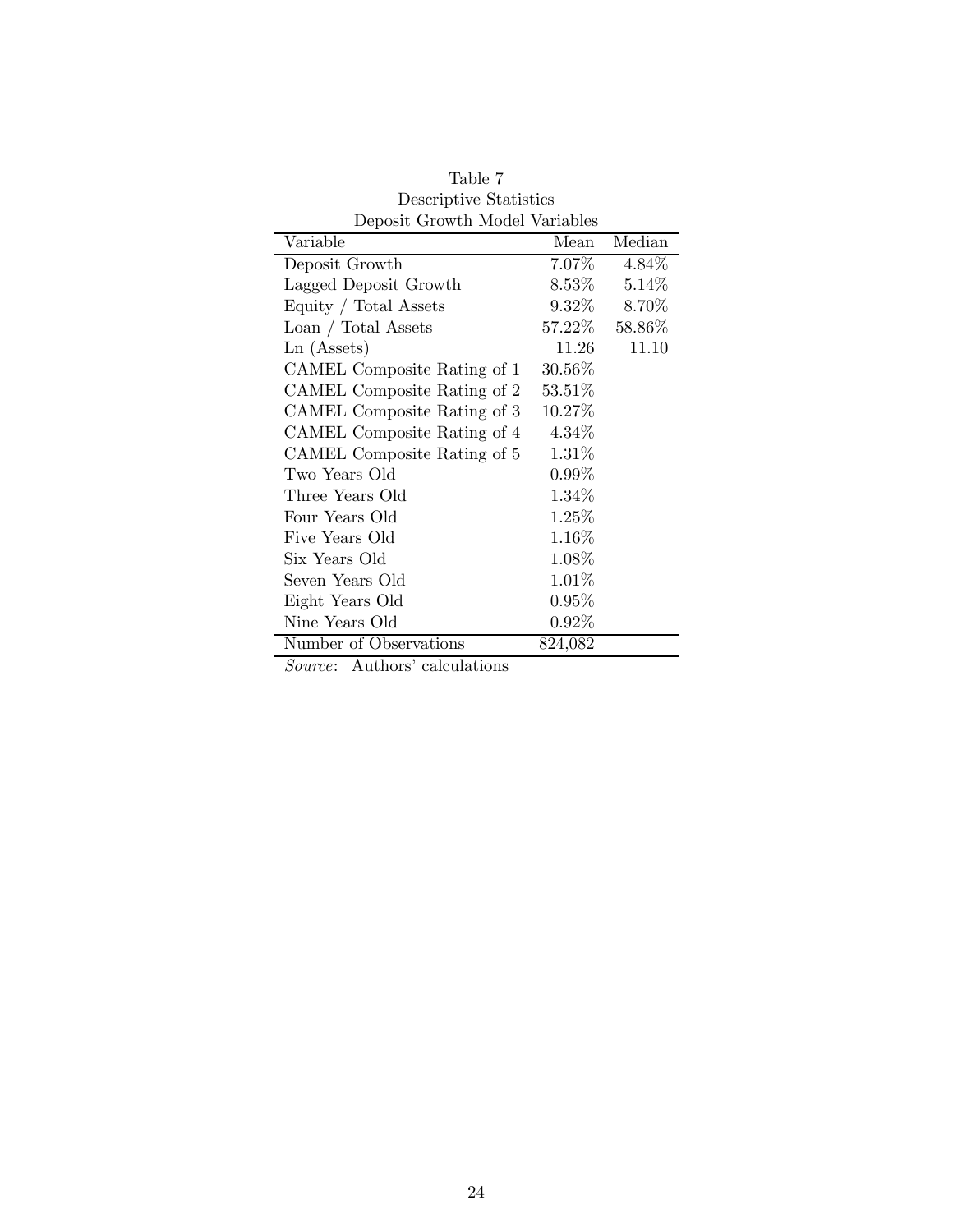| Variable                    | Coefficient | Standard Error |
|-----------------------------|-------------|----------------|
| Intercept                   | $-2.91$     | 0.23           |
| Lagged Deposit Growth       | $0.022***$  | 0.0011         |
| Equity / Total Assets       | $-0.77***$  | 0.0054         |
| Loan / Total Assets         | $0.114***$  | 0.0015         |
| Ln(A <sub>s</sub> )         | $1.46***$   | 0.019          |
| CAMEL Composite Rating of 1 | $0.72***$   | .055           |
| CAMEL Composite Rating of 2 |             |                |
| CAMEL Composite Rating of 3 | $-5.03***$  | 0.080          |
| CAMEL Composite Rating of 4 | $-12.12***$ | 0.12           |
| CAMEL Composite Rating of 5 | $-22.08***$ | 0.21           |
| Two Years Old (Average)     | 29.97       |                |
| Three Years Old (Average)   | 18.10       |                |
| Four Years Old (Average)    | 11.43       |                |
| Five Years Old (Average)    | 8.35        |                |
| Six Years Old (Average)     | 6.64        |                |
| Seven Years Old (Average)   | 5.19        |                |
| Eight Years Old (Average)   | 5.43        |                |
| Nine Years Old (Average)    | 4.93        |                |
| $\mathbb{R}^2$              | 0.087       |                |

Table 8 Deposit Growth Model Estimates

Source: Authors' calculations.

\*\*\* Indicates that the coefficient is signficant at the 0.1% level.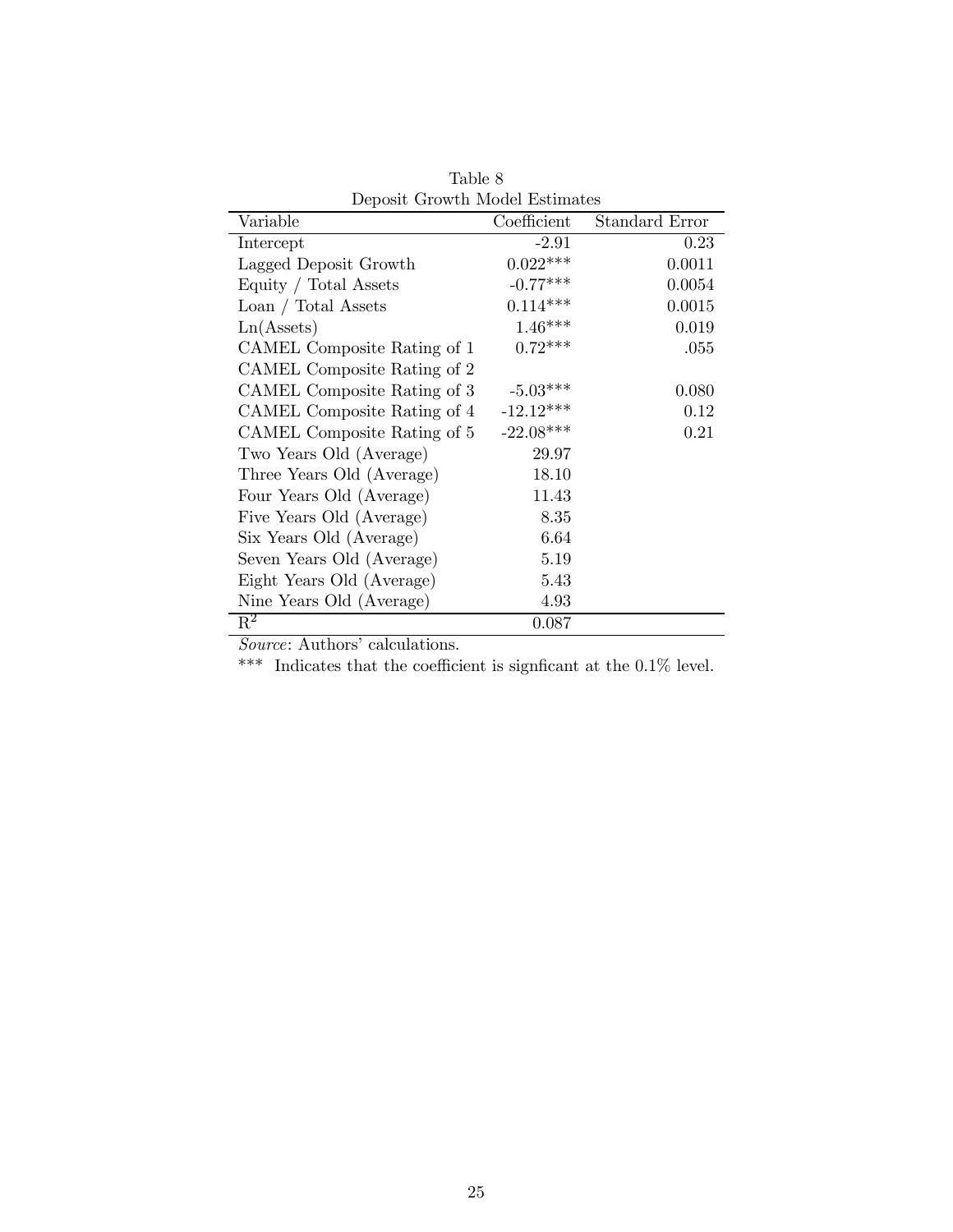| December 2002      |                 |           |
|--------------------|-----------------|-----------|
|                    | <b>Baseline</b> | Stress    |
| Mean               | $7.43\%$        | 8.13%     |
| Standard Deviation | 5.86            | 8.90      |
| Minimum            | $-54.16\%$      | $-52.18%$ |
| 1st Percentile     | $-8.72\%$       | $-11.51%$ |
| 10th Percentile    | 1.61%           | $0.34\%$  |
| 25th Percentile    | $4.80\%$        | 4.08%     |
| Median             | $7.80\%$        | 7.67\%    |
| 75th Percentile    | 10.31%          | 10.88%    |
| 90th Percentile    | $13.12\%$       | 14.78%    |
| 99th Percentile    | $21.20\%$       | 39.79%    |
| Maximum            | 39.13\%         | 167.34\%  |

| Table 9                   |
|---------------------------|
| Descriptive Statistics    |
| Forecasted Deposit Growth |
| December 2002             |

Source: Author's calculations.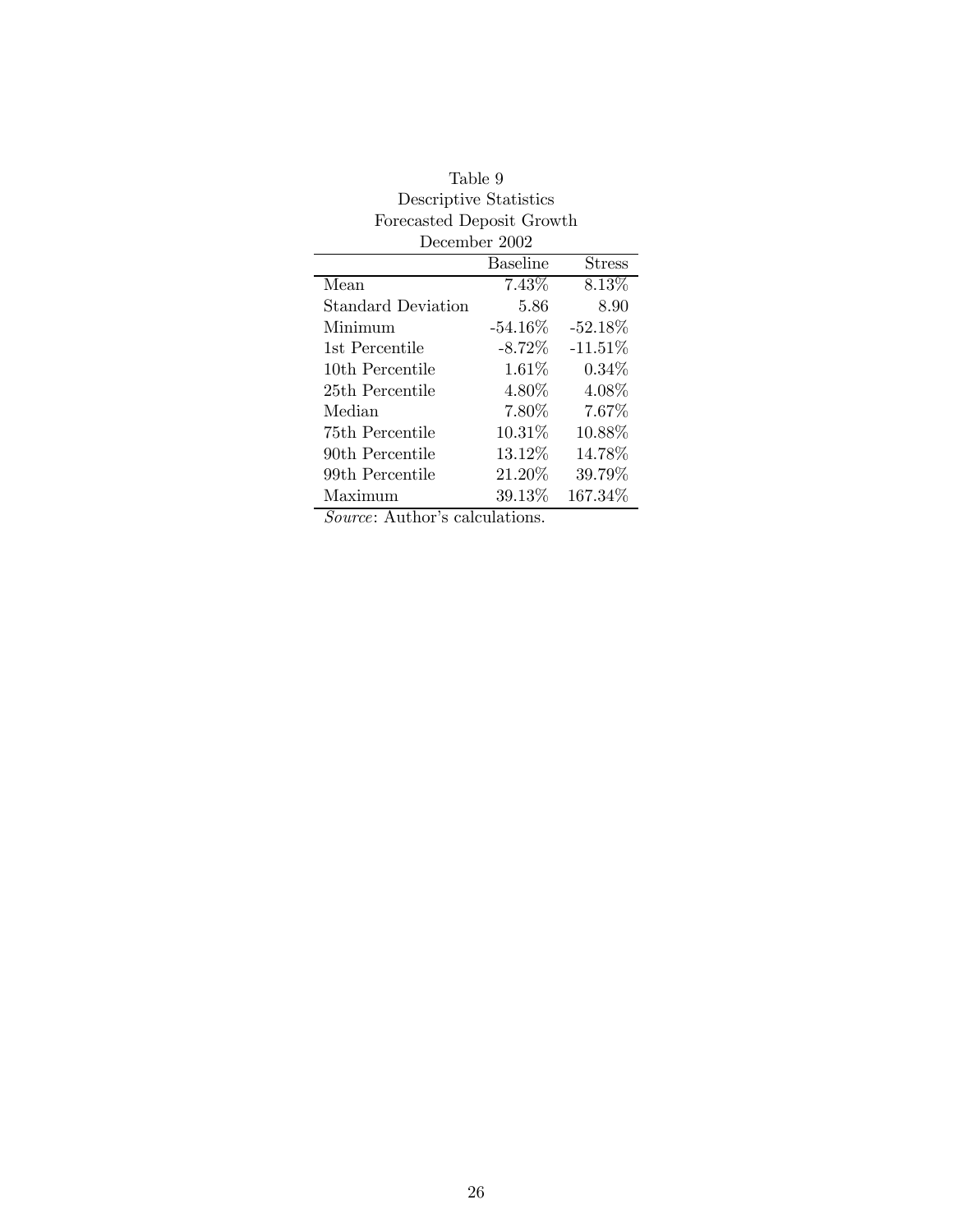| <b>Frojection Coefficients for Deposit Growth</b> |            |                                      |         |           |        |  |
|---------------------------------------------------|------------|--------------------------------------|---------|-----------|--------|--|
|                                                   | Bank Stock | House<br>Interest Rate Interest Rate |         |           |        |  |
|                                                   |            | Price Index Price Index              | 3 Month | 3 Year    | $R^2$  |  |
| Mean                                              | 0.0013     | $-0.0353$                            | 0.0001  | 0.0000    | 0.4607 |  |
| <b>Standard Deviation</b>                         | 0.0192     | 0.2733                               | 0.0030  | 0.0042    | 0.2030 |  |
| Median                                            | $-0.0001$  | 0.0020                               | 0.0001  | $-0.0002$ | 0.4521 |  |

Table 10 Projection Coefficients for Deposit Growth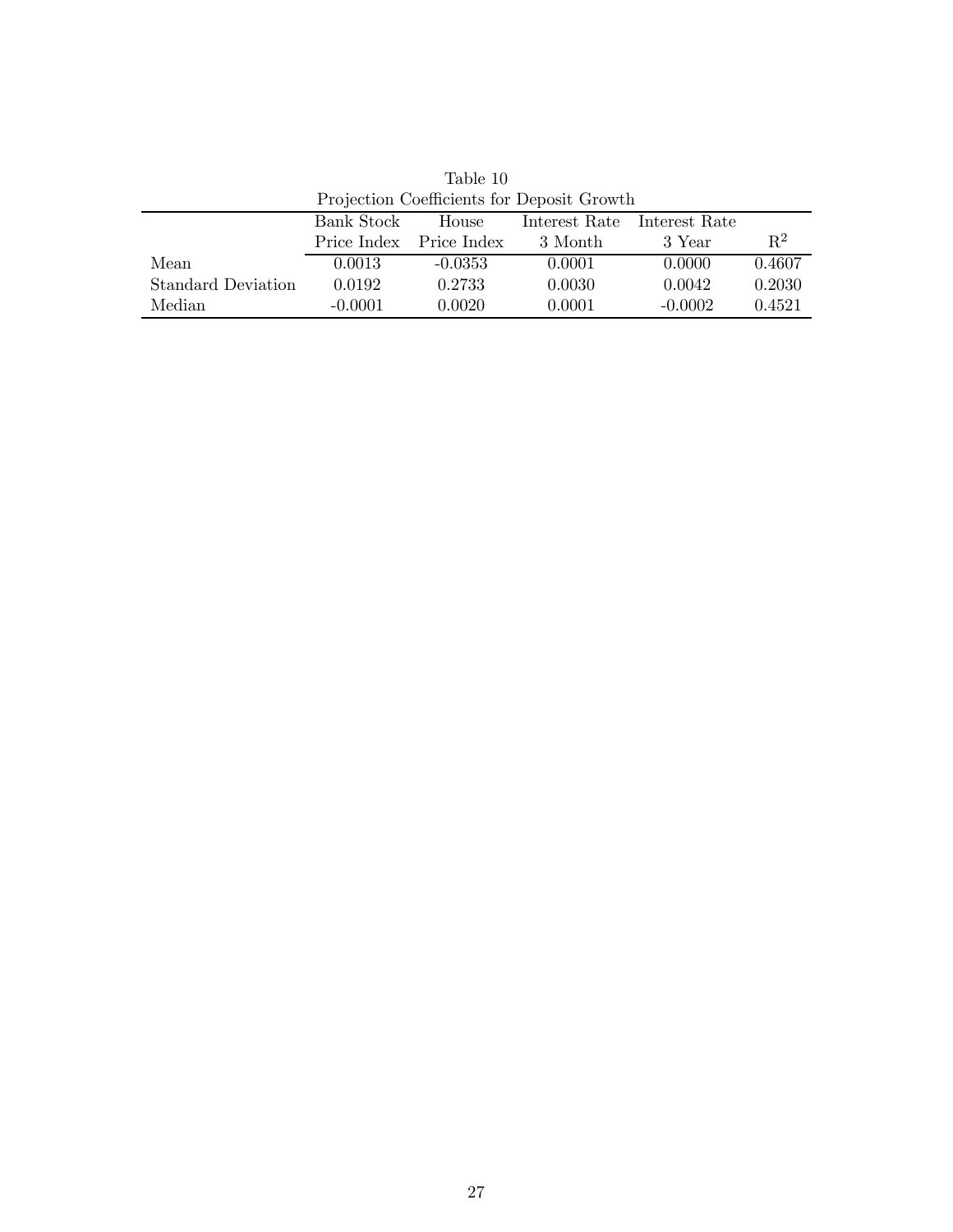| <b>EXAMPLE OF LOGIST CODE TODE INFORMA</b>     | <b>Book Value</b>       | Loss                    |
|------------------------------------------------|-------------------------|-------------------------|
|                                                | $(000 \text{ omitted})$ | $(000 \text{ omitted})$ |
| Cash and Due Froms                             | 600                     | $\Omega$                |
| Fed Funds                                      | 1,300                   | $\mathbf{0}$            |
| Securities                                     | 1,300                   | 30                      |
| Consumer Loans                                 | 4,100                   | 251                     |
| Mortgages                                      | 3,900                   | 1,209                   |
| Commercial Loans                               | 4,700                   | 2,336                   |
| <b>Fixed Assets</b>                            | 200                     | 136                     |
| Other Assets                                   | 1,300                   | 355                     |
| Loss Assets                                    | 400                     | 400                     |
| <b>Trading Assets</b>                          | $\theta$                | $\Omega$                |
| Customer Liabilities                           | $\Omega$                | $\left( \right)$        |
| ORE                                            | 50                      | 34                      |
| Total Gross Assets/Loss                        | 17,250                  | 4,751                   |
| Less: Loss on Assets                           | 4,751                   |                         |
| Net value of assets available for distribution | 12,499                  |                         |
| Less: Claims on Receivership                   | 16,009                  |                         |
| Total Loss to Creditors in Receivership        |                         | 3,510                   |
|                                                |                         |                         |
| Distribution of Claims and Losses              | Claim                   | Loss                    |
| Secured and Preferred Creditors                | 900                     | $\theta$                |
| <b>FDIC</b>                                    | 9,138                   | 876                     |
| Uninsured Depositors                           | 3,691                   | 354                     |
| General Creditors                              | 2,136                   | 2,136                   |
| Subordinated Creditors                         | 144                     | 144                     |
| Total                                          | 16,009                  | 3,510                   |

Table 11 Example of Least Cost Test Model

Source: Author's calculations.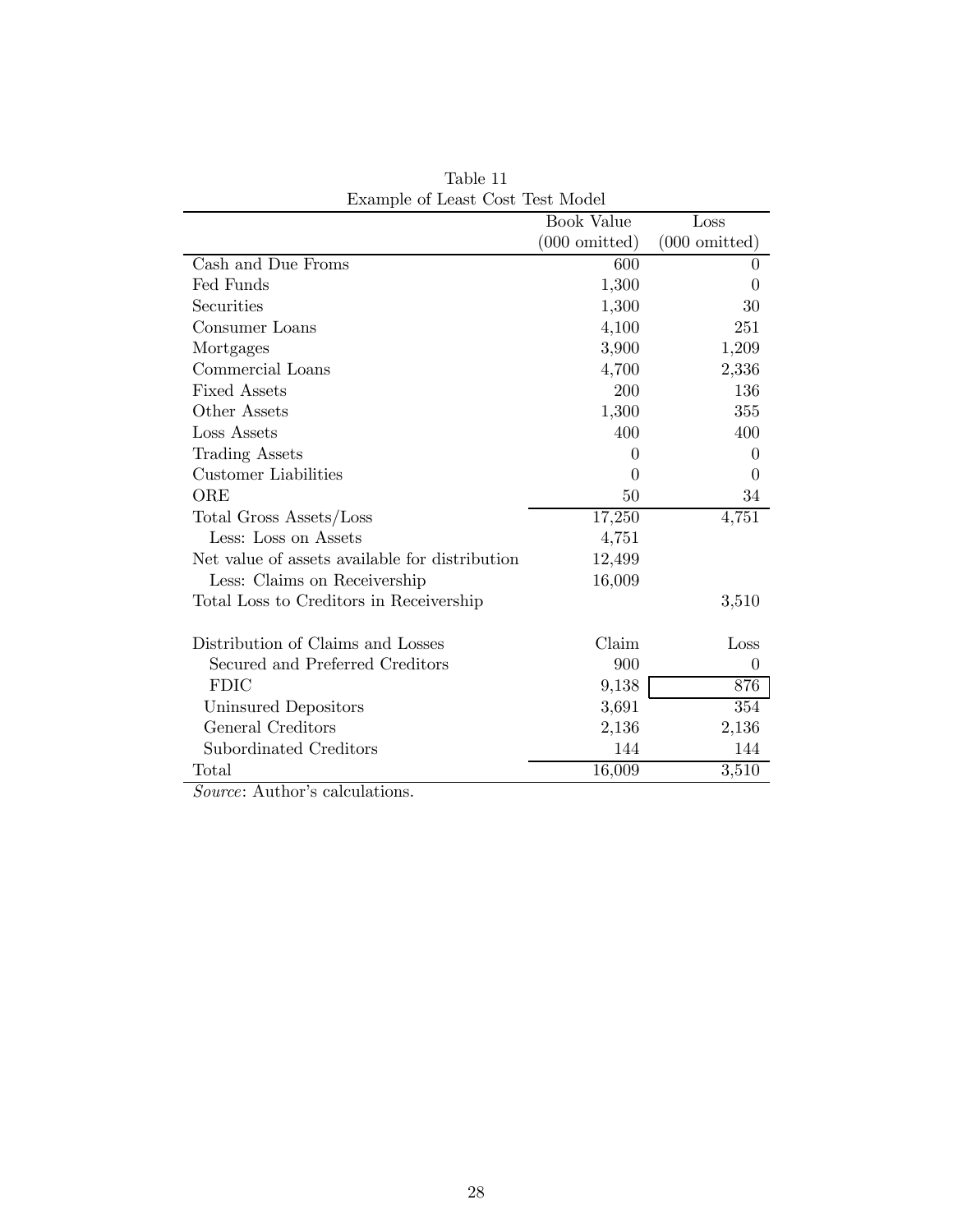| 1990-2002 Sample          |          |            |            |           |       |          |
|---------------------------|----------|------------|------------|-----------|-------|----------|
|                           | Consumer | Commercial |            |           |       | Other    |
| Asset Type                | Loans    | Loans      | Securities | Mortgages | ORE   | Assets   |
| Weighted Average          | 18.4%    | $40.0\%$   | 1.1%       | 22.0%     | 62.2% | 25.9%    |
| Number                    | 343      | 345        | 341        | 337       | 338   | 349      |
| Mean                      | 26.6%    | $40.0\%$   | $1.7\%$    | 28.3%     | 65.8% | $25.2\%$ |
| <b>Standard Deviation</b> | 19.68    | 17.6       | 6.8        | 17.8      | 21.6  | 19.5     |
| Minimum                   | 0.4      | 0.3        | $-34.9$    | $-48.4$   | 0.35  | $-30.7$  |
| 25th Percentile           | 12.6     | 27.7       | 0.0        | 17.8      | 53.5  | 10.7     |
| Median                    | 22.0     | 37.6       | 0.0        | 25.6      | 65.8  | 22.2     |
| 75th Percentile           | 35.31    | 51.1       | 1.3        | 34.9      | 77.8  | 37.4     |
| Maximum                   | 135.4    | 152.5      | 86.7       | 145.5     | 154.2 | 100.2    |

# Table 12 Descriptive Statistics Loss as a Percent of Assets

Source: Author's calculations. Excludes observations where initial assets are less than \$10,000, pre-expenses losses are over 100 percent or where total direct expenses are more than 110 percent of assets. Negative values for direct expenses are set to zero.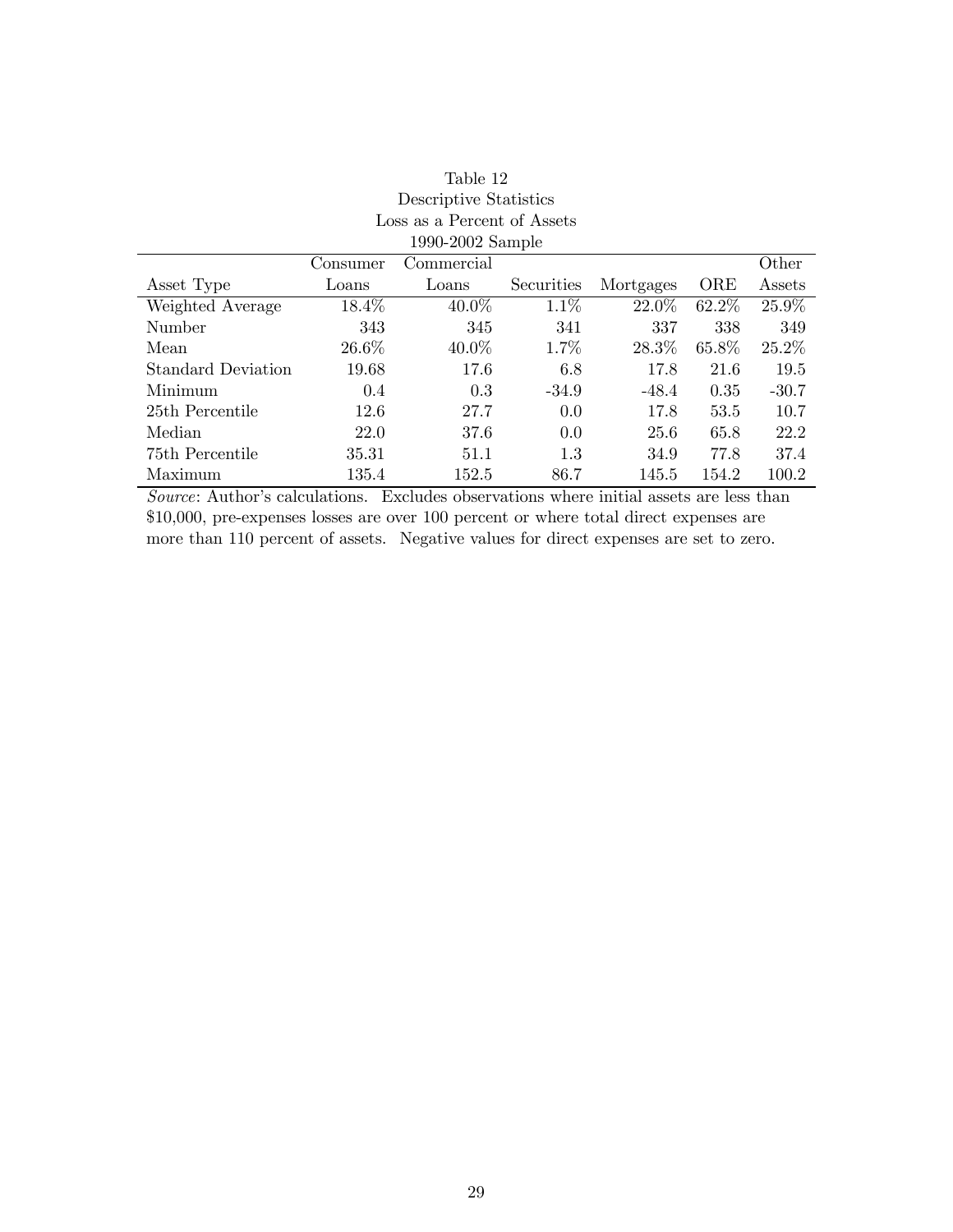| December 2002             |               |                 |  |  |
|---------------------------|---------------|-----------------|--|--|
|                           | December 2002 | Stress Scenario |  |  |
| Mean                      | $6.94\%$      | $13.31\%$       |  |  |
| <b>Standard Deviation</b> | $5.23\%$      | 23.25%          |  |  |
| Minimum                   | $0.01\%$      | $0.01\%$        |  |  |
| 1st Percentile            | 0.01%         | $0.01\%$        |  |  |
| 10th Percentile           | $0.01\%$      | 0.01%           |  |  |
| 25th Percentile           | $2.63\%$      | $1.49\%$        |  |  |
| Median                    | $7.03\%$      | 7.02%           |  |  |
| 75th Percentile           | $10.51\%$     | 12.62%          |  |  |
| 90th Percentile           | 13.27%        | 24.72\%         |  |  |
| 99th Percentile           | 18.33%        | 110.00%         |  |  |
| Maximum                   | 101.13\%      | 110.00%         |  |  |

## Table 13 Descriptive Statistics Estimated Losses as a Percent of Total Deposits

Source: Author's calculations. Note that losses can be larger than total deposits since the FDIC pays accrued interest on deposits.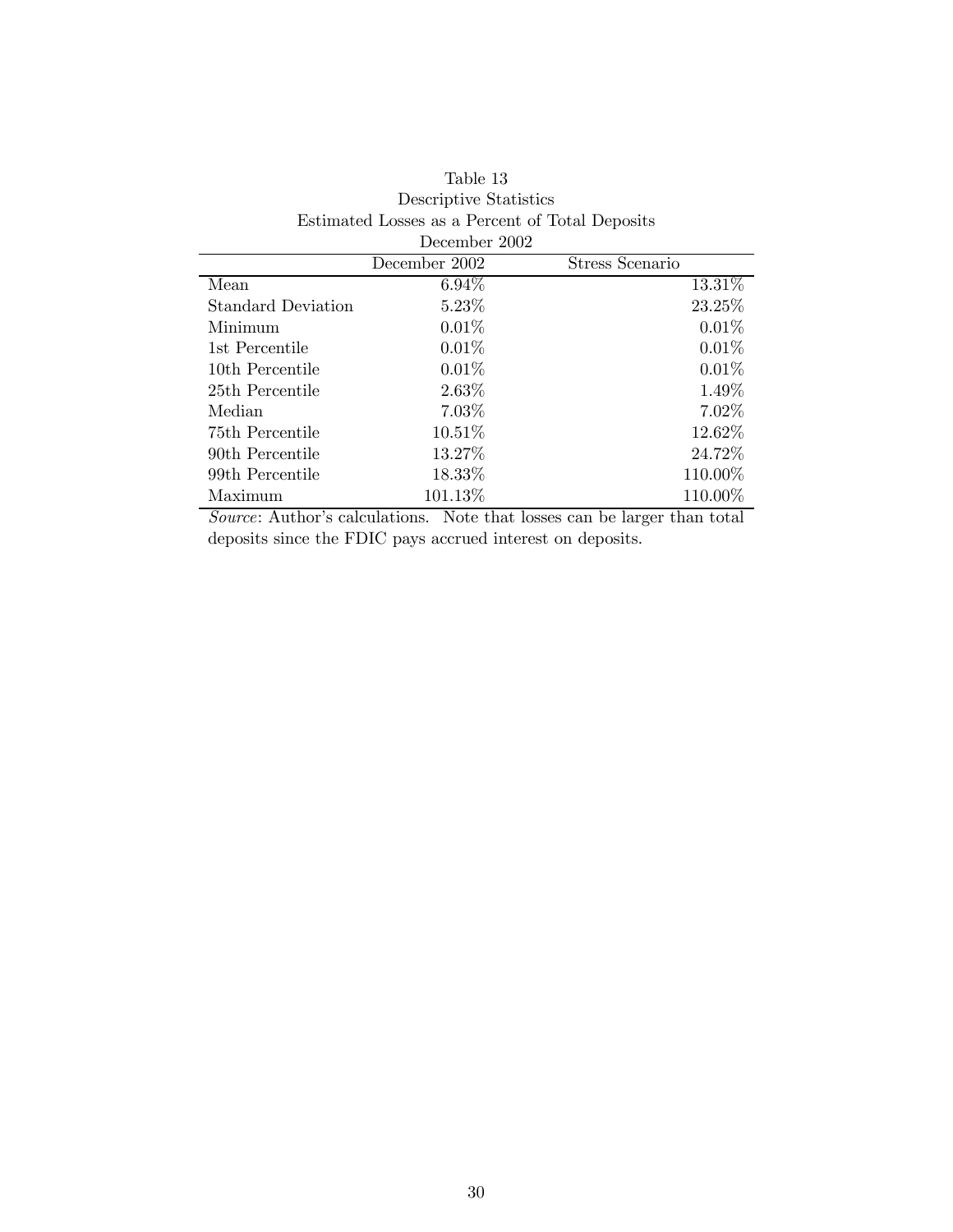|                           | Trolection Coemetents for Estimated Eoss reates |                         |         |                             |        |
|---------------------------|-------------------------------------------------|-------------------------|---------|-----------------------------|--------|
|                           | Bank Stock                                      | House                   |         | Interest Rate Interest Rate |        |
|                           |                                                 | Price Index Price Index | 3 Month | 3 Year                      | $R^2$  |
| Mean                      | $-0.3654$                                       | 3.0063                  | 0.0791  | $-0.0694$                   | 0.4309 |
| <b>Standard Deviation</b> | 2.1434                                          | 27.4325                 | 0.4153  | 0.6105                      | 0.1902 |
| Median                    | $-0.0890$                                       | 0.6789                  | 0.0401  | $-0.0364$                   | 0.4310 |

Table 14 Projection Coefficients for Estimated Loss Rates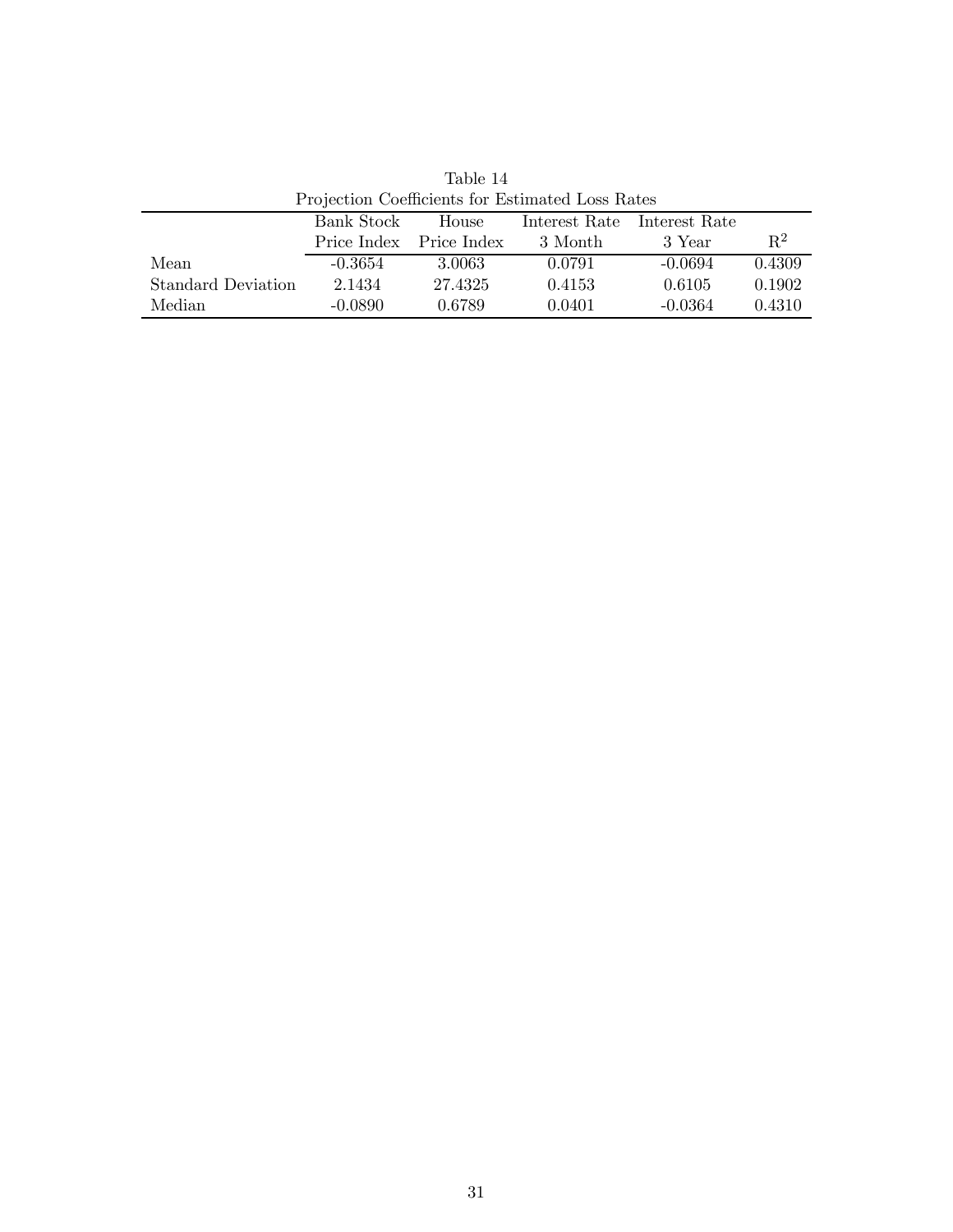| Table 15                                              |                |                  |                         |             |  |  |
|-------------------------------------------------------|----------------|------------------|-------------------------|-------------|--|--|
| Simulation Results                                    |                |                  |                         |             |  |  |
| December 2002                                         |                |                  |                         |             |  |  |
|                                                       |                | One-Year Horizon |                         |             |  |  |
| Total Assets<br>Total Losses<br><b>Total Deposits</b> |                |                  |                         |             |  |  |
|                                                       | Number         | in Failed Banks  | in Failed Banks         | to the FDIC |  |  |
|                                                       | of Failures    |                  | $(000 \text{ omitted})$ |             |  |  |
| Mean                                                  | 4.96           | 2,535,383        | 1,710,570               | 86,653      |  |  |
| <b>Standard Deviation</b>                             | 2.14           | 18,253,448       | 11,349,264              | 294,951     |  |  |
| Minimum                                               | $\theta$       | $\theta$         | 0                       | $\theta$    |  |  |
| 1st Percentile                                        | 1              | 16,196           | 13,317                  | 61          |  |  |
| 5th Percentile                                        | $\overline{2}$ | 104,369          | 90,528                  | 4,425       |  |  |
| 10th Percentile                                       | $\overline{2}$ | 172,505          | 152,167                 | 9,369       |  |  |
| 25th Percentile                                       | 3              | 319,143          | 275,940                 | 22,552      |  |  |
| Median                                                | 5              | 569,501          | 483,805                 | 44,103      |  |  |
| 75th Percentile                                       | 6              | 1,106,227        | 923,366                 | 79,816      |  |  |
| 90th Percentile                                       | 8              | 2,624,251        | 2,067,607               | 140,265     |  |  |
| 95th Percentile                                       | 9              | 12,985,079       | 7,888,961               | 215,245     |  |  |
| 99th Percentile                                       | 10             | 20,023,384       | 12,865,840              | 1,166,497   |  |  |
| Maximum                                               | 15             | 633,194,383      | 413,867,996             | 19,808,656  |  |  |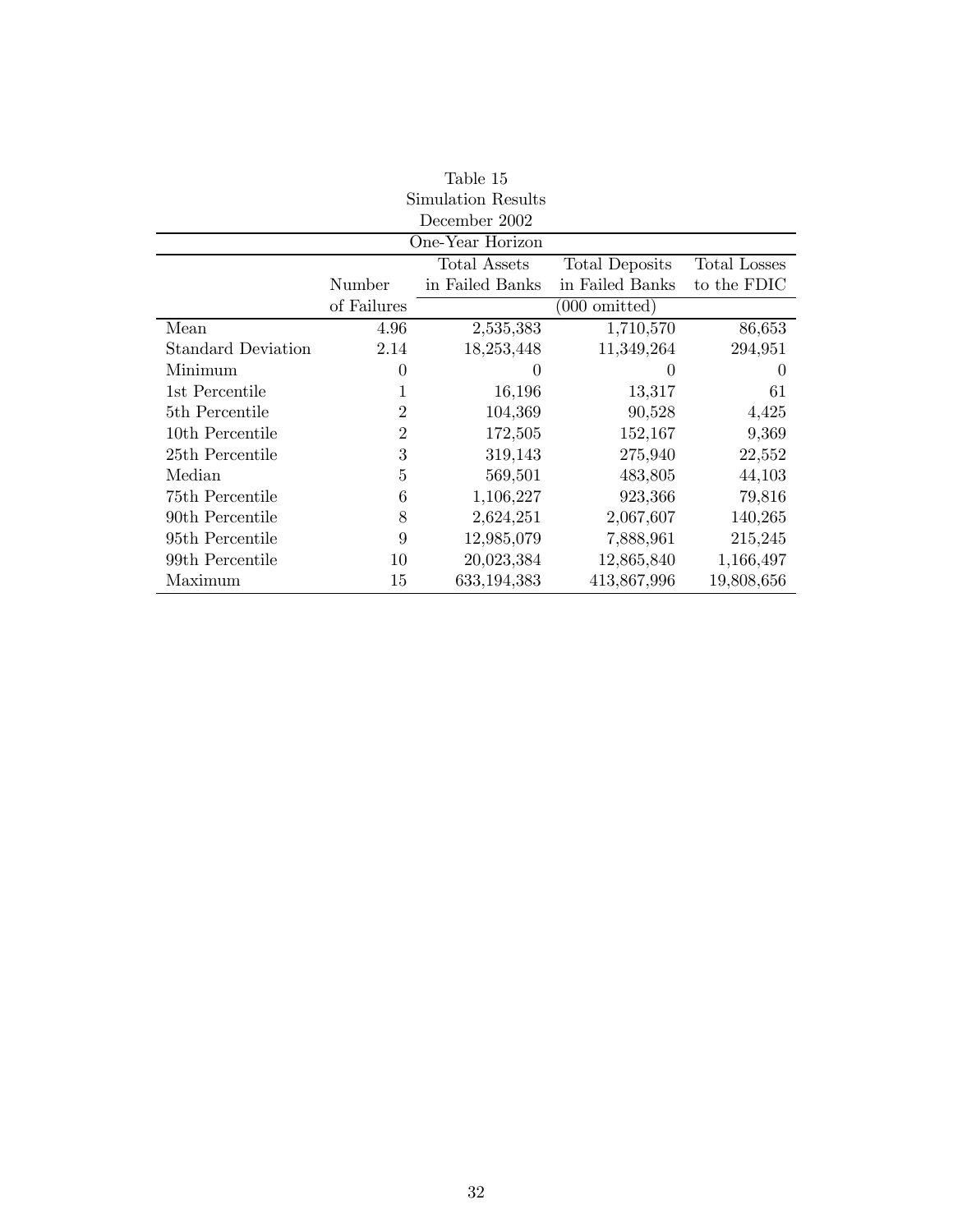| Table 16                                                            |             |                    |                         |             |  |
|---------------------------------------------------------------------|-------------|--------------------|-------------------------|-------------|--|
| Simulation Results                                                  |             |                    |                         |             |  |
| December 2002                                                       |             |                    |                         |             |  |
|                                                                     |             | Three-Year Horizon |                         |             |  |
| <b>Total Assets</b><br><b>Total Losses</b><br><b>Total Deposits</b> |             |                    |                         |             |  |
|                                                                     | Number      | in Failed Banks    | in Failed Banks         | to the FDIC |  |
|                                                                     | of Failures |                    | $(000 \text{ omitted})$ |             |  |
| Mean                                                                | 14.46       | 7,885,398          | 5,208,262               | 307,306     |  |
| <b>Standard Deviation</b>                                           | 3.52        | 31,889,148         | 19,307,108              | 808,190     |  |
| Minimum                                                             | 3           | 131,207            | 101,976                 | 5,107       |  |
| 1st Percentile                                                      | 7           | 580,431            | 492,516                 | 33,708      |  |
| 5th Percentile                                                      | 9           | 828,049            | 706,451                 | 56,225      |  |
| 10th Percentile                                                     | 10          | 1,024,487          | 867,190                 | 73,700      |  |
| 25th Percentile                                                     | 12          | 1,478,213          | 1,236,868               | 111,446     |  |
| Median                                                              | 14          | 2,521,024          | 2,050,133               | 169,715     |  |
| 75th Percentile                                                     | 17          | 4,837,810          | 3,640,753               | 258,419     |  |
| 90th Percentile                                                     | 19          | 17,321,182         | 11,565,855              | 444,574     |  |
| 95th Percentile                                                     | 21          | 21,081,382         | 13,443,997              | 794,415     |  |
| 99th Percentile                                                     | 23          | 53,740,926         | 33,328,379              | 2,606,415   |  |
| Maximum                                                             | 29          | 639,188,968        | 413,500,219             | 25,535,710  |  |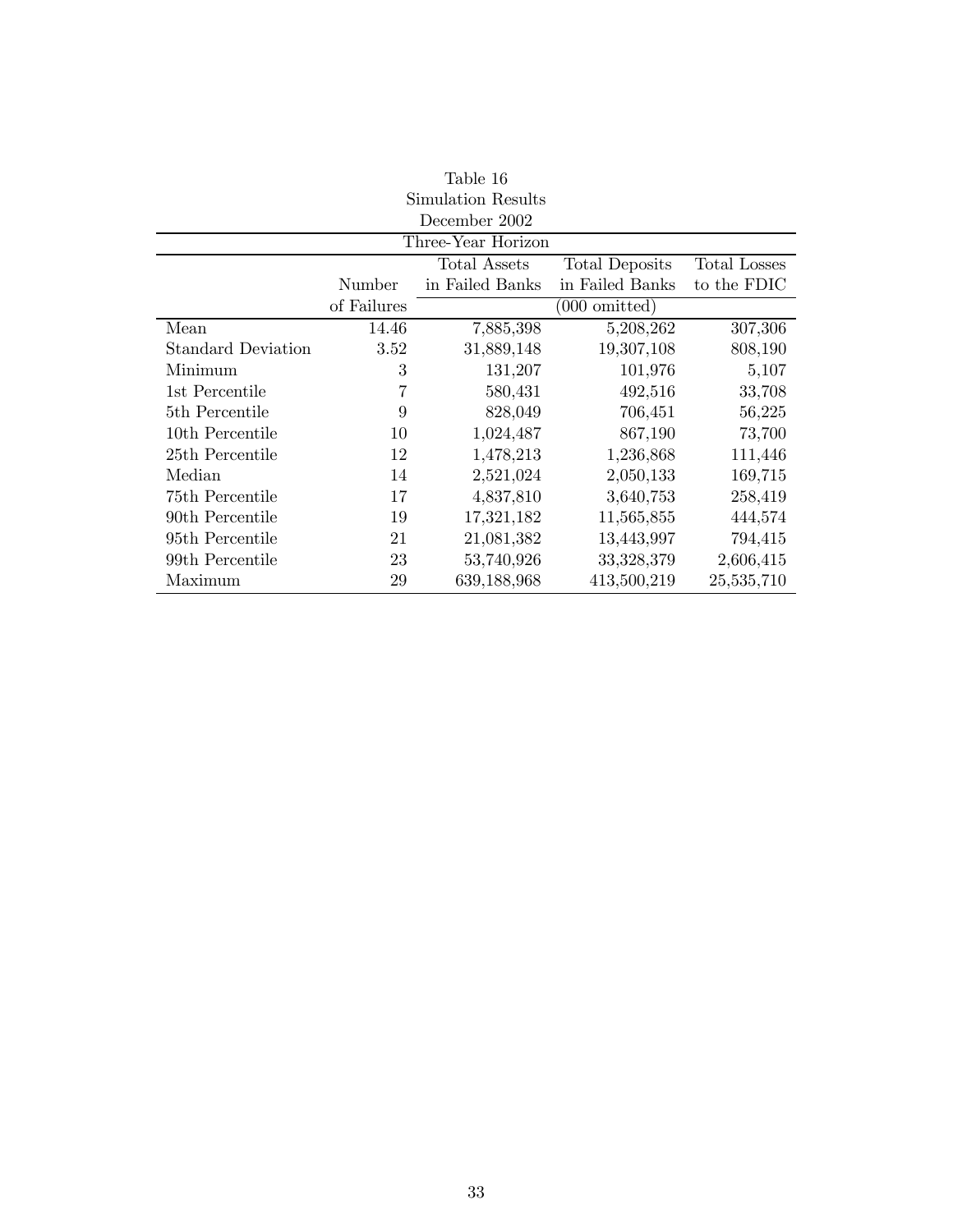| Table 17                  |             |                   |                         |                     |  |
|---------------------------|-------------|-------------------|-------------------------|---------------------|--|
| Simulation Results        |             |                   |                         |                     |  |
| December 2002             |             |                   |                         |                     |  |
|                           |             | Five-Year Horizon |                         |                     |  |
|                           |             | Total Assets      | <b>Total Deposits</b>   | <b>Total Losses</b> |  |
|                           | Number      | in Failed Banks   | in Failed Banks         | to the FDIC         |  |
|                           | of Failures |                   | $(000 \text{ omitted})$ |                     |  |
| Mean                      | 22.96       | 12,819,552        | 8,601,416               | 386,574             |  |
| <b>Standard Deviation</b> | 4.32        | 43,016,590        | 25,999,019              | 790,760             |  |
| Minimum                   | 7           | 523,754           | 481,276                 | 43,157              |  |
| 1st Percentile            | 14          | 1,296,296         | 1,108,938               | 87,708              |  |
| 5th Percentile            | 16          | 1,734,299         | 1,474,439               | 122,650             |  |
| 10th Percentile           | 18          | 2,063,842         | 1,746,618               | 143,462             |  |
| 25th Percentile           | 20          | 2,883,950         | 2,404,249               | 187,149             |  |
| Median                    | 23          | 4,449,118         | 3,639,744               | 255,141             |  |
| 75th Percentile           | 26          | 14,841,599        | 8,688,974               | 370,045             |  |
| 90th Percentile           | 29          | 20,718,702        | 14,301,658              | 636,334             |  |
| 95th Percentile           | 30          | 30,001,850        | 19,045,706              | 1,194,580           |  |
| 99th Percentile           | 34          | 96,030,875        | 62,951,947              | 2,040,721           |  |
| Maximum                   | 47          | 652,024,795       | 414,060,254             | 41,137,936          |  |